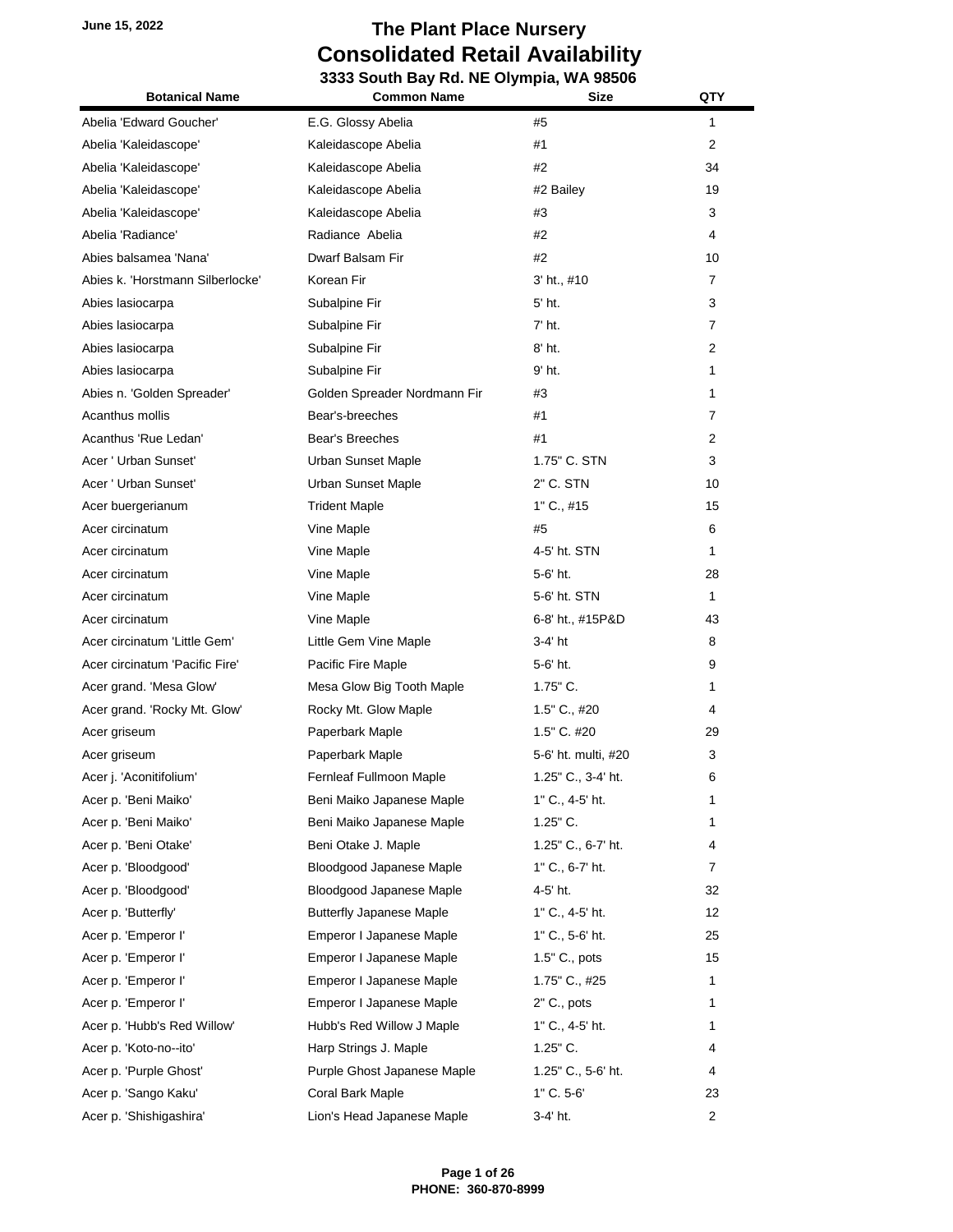| <b>Botanical Name</b>              | <b>Common Name</b>             | <b>Size</b>           | QTY            |
|------------------------------------|--------------------------------|-----------------------|----------------|
| Acer p. 'Twombly's Red Sentinel'   | Japanese Maple                 | 1" C., 5-6' ht.       | 12             |
| Acer p. 'Winter Orange'            | Winter Orange Japanese Maple   | 2" C., #25            | 1              |
| Acer 'Pacific Sunset'              | Pacific Sunset Maple           | 1.5" C., #25          | 30             |
| Acer palmatum                      | Green Japanese Maple           | $1.25"$ C.            | 4              |
| Acer pd. 'Burgundy Lace'           | Burgundy Lace Japanese Maple   | 1.5" C., 4-5' ht.     | 20             |
| Acer pd. 'Crimson Queen'           | Red Wpg Japanese Maple         | #10, 30-36"           | 1              |
| Acer pd. 'Crimson Queen'           | Crimson Queen Laceleaf         | $30 - 36"$            | 30             |
| Acer pd. 'Orange Flame'            | Orange Flame Japanese Maple    | 1.25" C., 4-5' ht.    | 4              |
| Acer pd. 'Orangeola'               | Orangeola Japanese Maple       | 18-24"                | $\overline{2}$ |
| Acer pd. 'Orangeola'               | Orangeola Japanese Maple       | 3-4' ht., 1.25' C.    | 1              |
| Acer pd. 'Red Dragon'              | Red Wpg Japanese Maple         | 24-30"                | 36             |
| Acer pd. 'Seiryu'                  | Seiryu Japanese Maple          | $1.25"$ C.            | 12             |
| Acer pd. 'Viridis'                 | Green Wpg Japanese Maple       | $1"$ C.               | 3              |
| Acer pl. 'Crimson Sentry'          | Crimson Sentry Norway Maple    | $1.5"$ C., #20        | 4              |
| Acer pl. 'Crimson Sentry'          | Crimson Sentry Norway Maple    | 1.75" C., #20         | 1              |
| Acer r. 'Armstrong Gold'           | Armstrong Gold Maple           | 2" C.                 | 1              |
| Acer r. 'Autumn Radiance'          | Autumn Radiance Maple          | 1.75" C. STN          | 6              |
| Acer r. 'Autumn Radiance'          | Autumn Radiance Maple          | 2.25" C. STN          | 6              |
| Acer r. 'October Glory'            | October Glory Maple            | 2.5" C., BHF          | 1              |
| Acer r. 'Red Sunset'               | <b>Red Sunset Maple</b>        | #15                   | 5              |
| Acer r. 'Sun Valley'               | Sun Valley Maple               | 1.5" C., #20 Krueger  | 2              |
| Acer r. 'Sun Valley'               | Sun Valley Maple               | $1.5"$ C., STN        | 1              |
| Acer r. 'Sun Valley'               | Sun Valley Maple               | 1.75"C STN            | 5              |
| Acer r. 'Sun Valley'               | Sun Valley Maple               | 2" C. STN             | 11             |
| Acer r. 'Sun Valley'               | Sun Valley Maple               | 2.25" C., #20 Krueger | 5              |
| Acer sh. 'Moonrise'                | Full Moon Maple                | 30-36"                | 9              |
| Acer tat. 'Perfect Pattern'        | Perfect Pattern Maple          | $1.5"$ C., #20        | 10             |
| Acer x fre. 'Autumn Blaze'         | Autumn Blaze Maple             | 2" C. #20 Krueger     | 3              |
| Achillea m. 'Terra Cotta'          | <b>Terra Cotta Yarrow</b>      | #1                    | 126            |
| Achillea 'Moonshine'               | <b>Common Yarrow</b>           | #1                    | 13             |
| Achillea 'New Vintage White'       | Common Yarrow                  | #1                    | 4              |
| Acorus gram. 'Pusillus Aurea'      | Miniature Sweet Flag           | 4"                    | 74             |
| Actaea 'Black Negligee'            | <b>Bugbane</b>                 | #1                    | 5              |
| Actaea 'Hillside Black Beauty'     | Hillside Black Beauty Actaea   | #1                    | 5              |
| Aegopodium p. 'Variegatum'         | <b>Bishop's Weed</b>           | 4"                    | 4              |
| Agapanthus 'Black Pantha'          | Deep Violet Blue African Lily  | #1                    | 1              |
| Agapanthus 'Brilliant Blue'        | Agapanthus                     | #1                    | 8              |
| Agapanthus 'Peter Pan'             | Peter Pan Agapanthus           | #1                    | 2              |
| Agastache 'Blue Boa'               | Agastache                      | #1                    | 6              |
| Agastache 'Kudos Mandarin'         | Agastache                      | #1                    | 13             |
| Agastache 'Poquito Dark Blue'      | Agastache                      | #1                    | 11             |
| Ajuga 'Black Scallop'              | <b>Black Scallop Ajuga</b>     | 4"                    | 58             |
| Ajuga 'Chocolate Chip'             | Chocolate Chip Ajuga           | 4"                    | 10             |
| Alcea r. S.C. 'Apricot'            | Alcea                          | #1                    | 2              |
| Amelanchier g. 'Autumn Brilliance' | Autumn Brilliance Serviceberry | #10                   | 4              |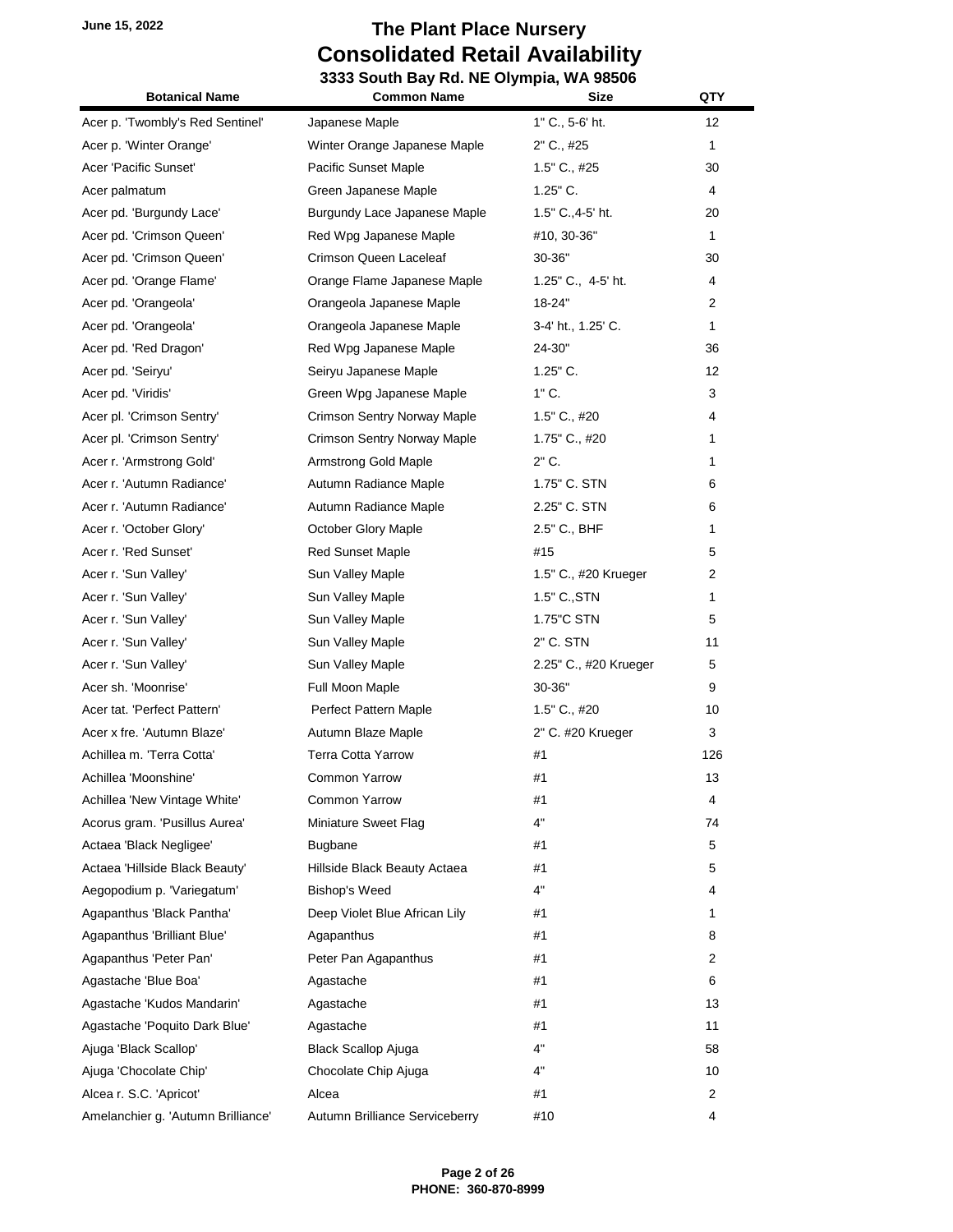| <b>Botanical Name</b>           | <b>Common Name</b>             | <b>Size</b>     | QTY               |
|---------------------------------|--------------------------------|-----------------|-------------------|
| Anemone 'Honorine Jobert'       | Anemone                        | #1              | 8                 |
| Anemone 'Pink Cloud'            | Anemone                        | #1              | $\overline{7}$    |
| Apple 'Cortland' (semi dwarf)   | <b>Cortland Apple</b>          | #10             | 19                |
| Apple 'Frostbite' Std           | <b>Frostbite Apple</b>         | bareroot bailey | 14                |
| Apple 'Honeycrisp' Std          | Honeycrisp Apple               | bareroot bailey | 28                |
| Apple 'Liberty' Semi-dwf        | Liberty Apple                  | bareroot bailey | 18                |
| Apple 'Lodi' Semi-dwf           | Lodi Apple                     | #10             | 3                 |
| Apple 'Red Fuji' (semi-dwf)     | Red Fuji Apple                 | #10             | 4                 |
| Apple 'Snow Sweet' Semi-dwf     | Snow Sweet Apple               | #10             | $\overline{7}$    |
| Apple 'Sweet Sixteen' Std       | Sweet Sixteen Apple            | bareroot bailey | 15                |
| Apple 'Wealthy' Semi-dwf        | Wealthy Apple                  | #10             | 12                |
| Apple 'Zestar!' Semi-dwf        | Zestar Apple                   | #10             | 5                 |
| Apple 'Zestar!' Semi-dwf        | Zestar Apple                   | bareroot bailey | 14                |
| Arabis 'Red Sensation'          | <b>Rock Cress</b>              | 4"              | 9                 |
| Aralia 'Sun King'               |                                | #1              | 8                 |
| Arbutus u. 'Compacta'           | <b>Compact Strawberry Tree</b> | #5              | 44                |
| Arctostaphylos uva-ursi         | Kinnickinnick                  | #1              | 182               |
| Armeria m. 'Dream Weaver'       | Common Thrift                  | #1              | 1                 |
| Armeria maritima 'Dusseldorf'   | Common Thrift                  | #1              | 10                |
| Aruncus d. 'Misty Lace'         | Goat's Beard                   | #1              | 4                 |
| Asarum m. 'Ling Ling'           | Canadian Wild Ginger           | #1              | 10                |
| Asarum m. 'Ling Ling'           | Canadian Wild Ginger           | Quart           | $\overline{2}$    |
| Asarum 'Splendens'              | <b>Chinese Wild Ginger</b>     | #1              | 5                 |
| Asarum 'Splendens'              | Chinese Wild Ginger            | Quart           | 24                |
| Asclepias tuberosa              | <b>Butterfly Weed</b>          | #1              | $\overline{2}$    |
| Asplenium ebenoides             | Dragon's Tail Fern             | #1              | 17                |
| Asplenium trichomanes           | Maidenhair Spleenwort Fern     | #1              | 26                |
| Astelia n. 'Westerland'         | Astelia                        | Quart           | $12 \overline{ }$ |
| Aster d. 'Wood's Blue'          | Wood's Blue Aster              | #1              | 17                |
| Aster f. 'Moench'               | Frikarti Aster                 | #1              | 15                |
| Aster 'Kickin Purple'           | Aster                          | Quart           | 1                 |
| Astilbe a. 'Color Flash'        | Color Flash Astilbe            | #1              | 36                |
| Astilbe a. 'Deutschland'        | Deutschland Astilbe            | #1              | 18                |
| Astilbe a. 'Fanal'              | <b>Fanal Astilbe</b>           | #1              | 50                |
| Astilbe a. 'White Gloria'       | White Gloria Astilbe           | #1              | 36                |
| Astilbe a.'Bridal Veil'         | <b>Bridal Veil Astilbe</b>     | #1              | 30                |
| Astilbe c. 'Visions in Red'     | Visions in Red Astilbe         | Quart           | 1                 |
| Astilbe 'Younique Cerise'       | Younique Cerise Astilbe        | #1              | 1                 |
| Astilbe 'Younique Salmon'       | Younique Salmon Astilbe        | #1              | 15                |
| Astilbe 'Younique Silvery Pink' | Astilbe                        | #1              | 6                 |
| Astrantia 'Star of Fire'        | Masterwort                     | Quart           | 6                 |
| Athyrium 'Ghost'                | Ghost Fern                     | 4"              | 3                 |
| Athyrium n. 'Godzilla'          | Godzilla J. Painted Fern       | 4"              | 7                 |
| Athyrium n. 'Metallicum'        | Painted Fern                   | #1              | 1                 |
| Aucuba 'Gold King'              | Gold King Aucuba               | #5              | 43                |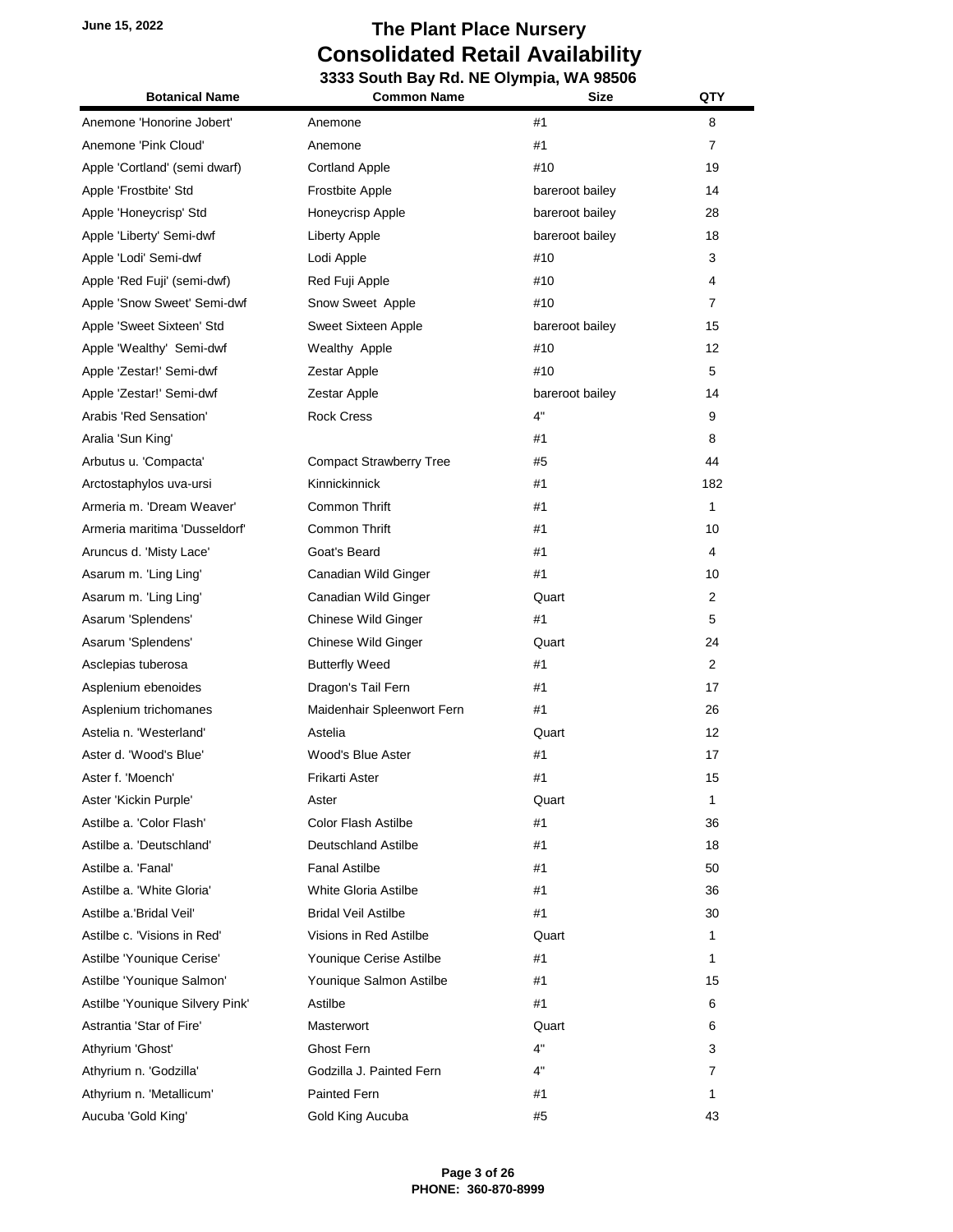| <b>Botanical Name</b>             | <b>Common Name</b>           | <b>Size</b> | QTY            |
|-----------------------------------|------------------------------|-------------|----------------|
| Aucuba j. 'Salicifolia'           | Willow Leaf Aucuba           | #2          | 1              |
| Aucuba serratifolia               | Willow leaf Aucuba           | #5          | 5              |
| Azalea 'Arneson Golden Solitaire' | Deciduous Azalea             | #3          | 1              |
| Azalea 'Autumn Royalty'           | Autumn Royalty Azalea        | #1          | 3              |
| Azalea 'Cannon's Double'          | Cannon's Double Azalea       | #3          | 2              |
| Azalea 'Cherry Drops'             | Cherry Drops Azalea          | #1          | 1              |
| Azalea 'Cherry Drops'             | Cherry Drops Azalea          | #2          | 40             |
| Azalea 'D.S. Grape'               | Doubleshot Grape Azalea      | #2          | 2              |
| Azalea 'Everest                   | Everest Azalea               | #2          | 18             |
| Azalea 'Gibraltar'                | Gibraltar Azalea             | #7          | 9              |
| Azalea 'Girard's Fuschia'         | Girard's Fuchsia Azalea      | #2          | 49             |
| Azalea 'Girard's Fuschia'         | Girard's Fuchsia Azalea      | #5          | 3              |
| Azalea 'Girard's Hot Shot'        | Girard's Hot Shot Azalea     | #2          | 38             |
| Azalea 'Girard's Purple'          | Girard's Purple Azalea       | #2          | 62             |
| Azalea 'Girard's Variegated Gem'  | Girard's Var. Gem Azalea     | #3          | 5              |
| Azalea 'Glamour'                  | Glamour Azalea               | #5          | 9              |
| Azalea 'Gumpo Pink'               | Gumpo Pink Azalea            | #2          | 37             |
| Azalea 'Gumpo White'              | Gumpo White Azalea           | #2          | 25             |
| Azalea 'Helen Close'              | Helen Close Azalea           | #3          | 6              |
| Azalea 'Hino Crimson'             | Hino Crimson Azalea          | #1          | 40             |
| Azalea 'Hino Crimson'             | Hino Crimson Azalea          | #2          | 13             |
| Azalea 'Hino Crimson'             | Hino Crimson Azalea          | #3          | 5              |
| Azalea 'Hino Crimson'             | Hino Crimson Azalea          | #5          | 3              |
| Azalea 'Hino White'               | Hino White Azalea            | #2          | 32             |
| Azalea 'Hino White'               | Hino White Azalea            | #3          | 9              |
| Azalea 'Mandarin Lights'          | Mandarin Lights Azalea       | #3          | 12             |
| Azalea 'Mother's Day'             | Mother's Day Azalea          | #3          | 6              |
| Azalea 'Mt. St. Helens'           | Mt. St. Helens Azalea        | #7          | 7              |
| Azalea 'Northern Hi-Lights'       | Northern Hi-Lights Azalea    | #3          | 1              |
| Azalea 'Pearl Bradford'           | Pearl Bradford Azalea        | #2          | 37             |
| Azalea 'Pink Clusters'            | <b>Pink Clusters Azalea</b>  | #3          | 1              |
| Azalea 'Pink Ruffles'             |                              | #5          | 9              |
| Azara microphylla                 | <b>Boxleaf Azara</b>         | #10         | 10             |
| Azara microphylla                 | <b>Boxleaf Azara</b>         | #5          | 3              |
| Berberis b. 'Nana'                | Dwf Boxleaf Barberry         | #1          | 43             |
| Berberis darwinii                 | Barberry                     | #5          | 8              |
| Berberis g. 'Wm. Penn'            | William Penn Barberry        | #1          | $\overline{2}$ |
| Berberis t. 'Admiration'          | Admiration Japanese Barberry | #2          | 26             |
| Berberis t. 'Baggatelle'          | <b>Baggatelle Barberry</b>   | #2          | 48             |
| Berberis t. 'Concorde'            | Concorde Barberry            | #1          | 31             |
| Berberis t. 'Concorde'            | Concorde Barberry            | #2          | 54             |
| Berberis t. 'Crimson Pygmy'       | Dwarf Japanese Barberry      | #2          | 3              |
| Berberis t. 'Crimson Pygmy'       | Crimson Pygmy Barberry       | #3          | 20             |
| Berberis t. 'Golden Nugget'       | Golden Nugget Barberry       | #2          | 10             |
| Berberis t. 'Golden Ruby'         | Golden Ruby Barberry         | #2          | 12             |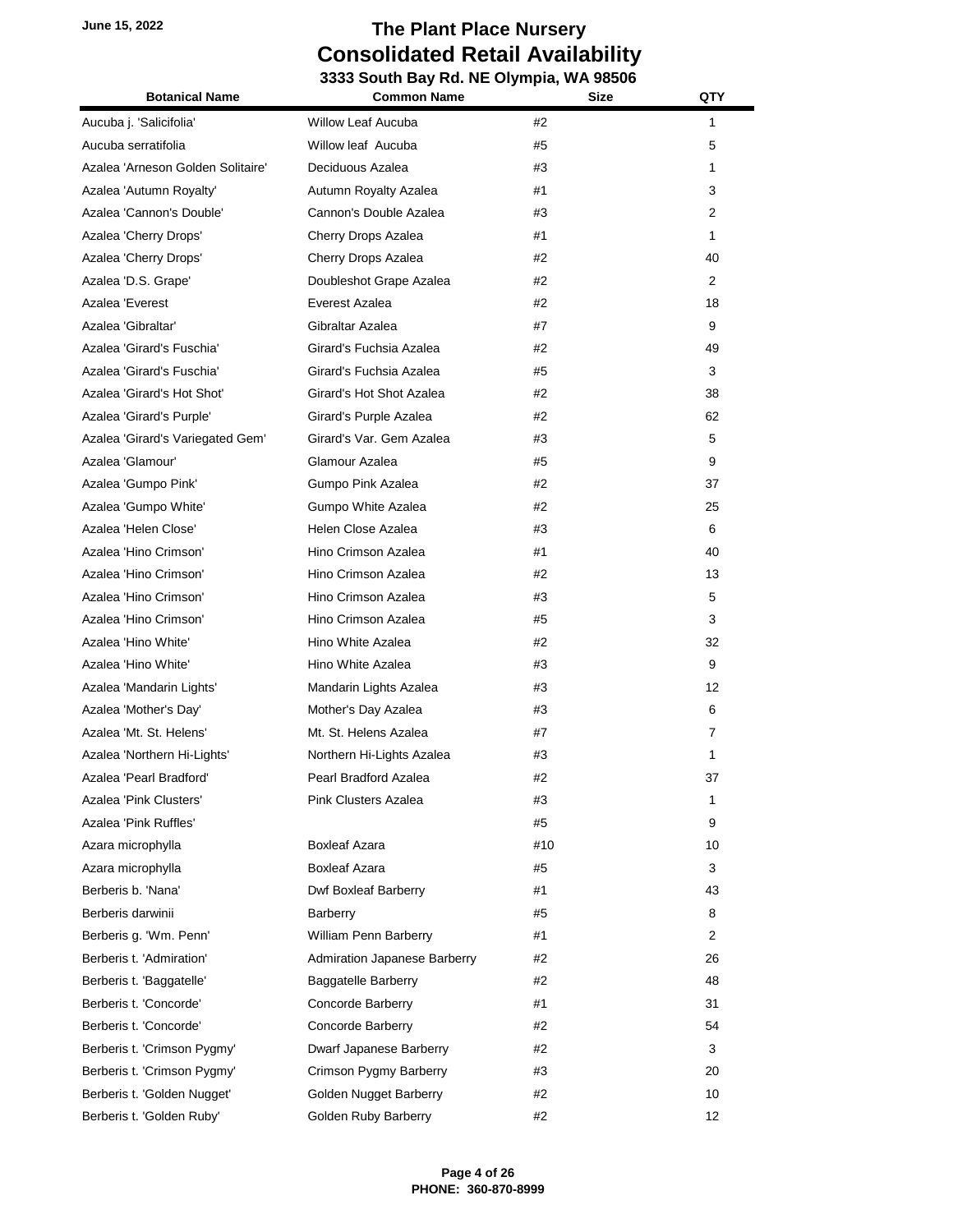| <b>Botanical Name</b>            | <b>Common Name</b>             | <b>Size</b>         | QTY               |
|----------------------------------|--------------------------------|---------------------|-------------------|
| Berberis t. 'Golden Ruby'        | Golden Ruby Barberry           | #5                  | 1                 |
| Berberis t. 'Helmond Pillar'     | <b>Helmond Pillar Barberry</b> | #2                  | 11                |
| Berberis t. 'Orange Rocket'      | Orange Rocket Barberry         | #2                  | 10                |
| Berberis t. 'Rosy Glow'          | Rose Glow Japanese Barberry    | #2                  | 1                 |
| Berberis t. 'Rosy Glow'          | Rose Glow Japanese Barberry    | #5                  | 25                |
| Bergenia 'Pink Dragonfly'        | Pink Dragonfly Bergenia        | #1                  | $\overline{2}$    |
| Betula jacquemontii              | Whitebark Himalayan Birch      | 8-9' ht. clump, #25 | $\overline{7}$    |
| Betula plat. 'Dakota Pinnacle'   | Dakota Pinnacle Birch          | 1.75" C STN         | 14                |
| Betula plat. 'Dakota Pinnacle'   | Dakota Pinnacle Birch          | 2" C STN            | 15                |
| Blechnum penna-marina            | Deer Fern                      | 4"                  | $12 \overline{ }$ |
| Blechnum spicant                 | Deer Fern                      | #1                  | 11                |
| Bletilla s. 'Shi ran'            | Hardy Orchid                   | Quart               | 19                |
| Blueberry 'Bluecrop'             | <b>Bluecrop Blueberry</b>      | #3                  | 3                 |
| Blueberry 'Cabernet Splash'      | Cabernet Splash Blueberry      | #3                  | 30                |
| Blueberry 'Cabernet Splash'      | Cabernet Splash Blueberry      | #5                  | $\overline{2}$    |
| Blueberry 'Chandler'             | <b>Chandler Blueberry</b>      | #3                  | 23                |
| Blueberry 'Duke'                 | Duke Blueberry                 | #3                  | 6                 |
| Blueberry 'Earliblue'            | Earliblue Blueberry            | #3                  | $\overline{2}$    |
| Blueberry 'Perpetua'             | Perpetua Blueberry             | #2                  | 10                |
| Blueberry 'Sunshine Blue'        | Sunshine Blue Blueberry        | #3                  | 33                |
| Blueberry 'Sunshine Blue'        | Sunshine Blue Blueberry        | #5                  | 2                 |
| Blueberry 'Top Hat'              | Top Hat Blueberry              | #1                  | $\overline{7}$    |
| Blueberry 'Toro'                 | <b>Toro Blueberry</b>          | #3                  | 27                |
| Brunnera mac. 'Jack Frost'       | <b>Brunnera</b>                | #1                  | 13                |
| Buddleia 'Pugster Blue'          | <b>Butterfly Bush</b>          | #2                  | 15                |
| Buxus m. j. 'Green Beauty'       | Green Beauty Boxwood           | #5                  | 1                 |
| Buxus s. 'Green Velvet'          | Green Velvet Boxwood           | #2                  | 38                |
| Buxus s. 'Tide Hill'             | Tide Hill Korean Boxwood       | #1                  | $\overline{2}$    |
| Buxus s. 'Tide Hill'             | Tide Hill Korean Boxwood       | #2                  | 43                |
| Buxus s. 'Variegata'             | Varigated English Boxwood      | #2                  | 1                 |
| Buxus s.'Suffruticosa'           | <b>True Dwarf Boxwood</b>      | #2                  | 22                |
| Calamagrostis a. 'Karl Foerster' | <b>Feather Reed Grass</b>      | #1                  | 52                |
| Callicarpa b. 'Profusion'        | Profusion Beautyberry          | #2                  | 2                 |
| Callicarpa b. 'Profusion'        | Profusion Beautyberry          | #3                  | 1                 |
| Callistemon c. 'Little John'     | Dwarf Bottlebrush              | #5                  | 1                 |
| Calluna v. 'Dark Beauty'         | Dark Beauty Heather            | #1                  | 49                |
| Calluna v. 'Firefly'             | <b>Firefly Heather</b>         | #1                  | 84                |
| Calluna v. 'Flamingo'            | Flamingo Heather               | #1                  | 78                |
| Calluna v. 'Kerstin'             | Kerstin Heather                | #1                  | 26                |
| Calluna v. 'Red Fred'            | <b>Red Fred Heather</b>        | #1                  | 6                 |
| Calluna v. 'Spring Cream'        | Spring Cream Heather           | #1                  | 2                 |
| Calluna v. 'Spring Torch'        | Spring Torch Heather           | #1                  | 1                 |
| Calluna v. 'Spring Torch'        | Spring Torch Heath             | 4"                  | 1                 |
| Calluna v. 'Wickwar Flame'       | Wickwar Flame Heather          | #1                  | 5                 |
| Calluna v. 'Winter Chocolate'    | Winter Chocolate Heath         | #1                  | 27                |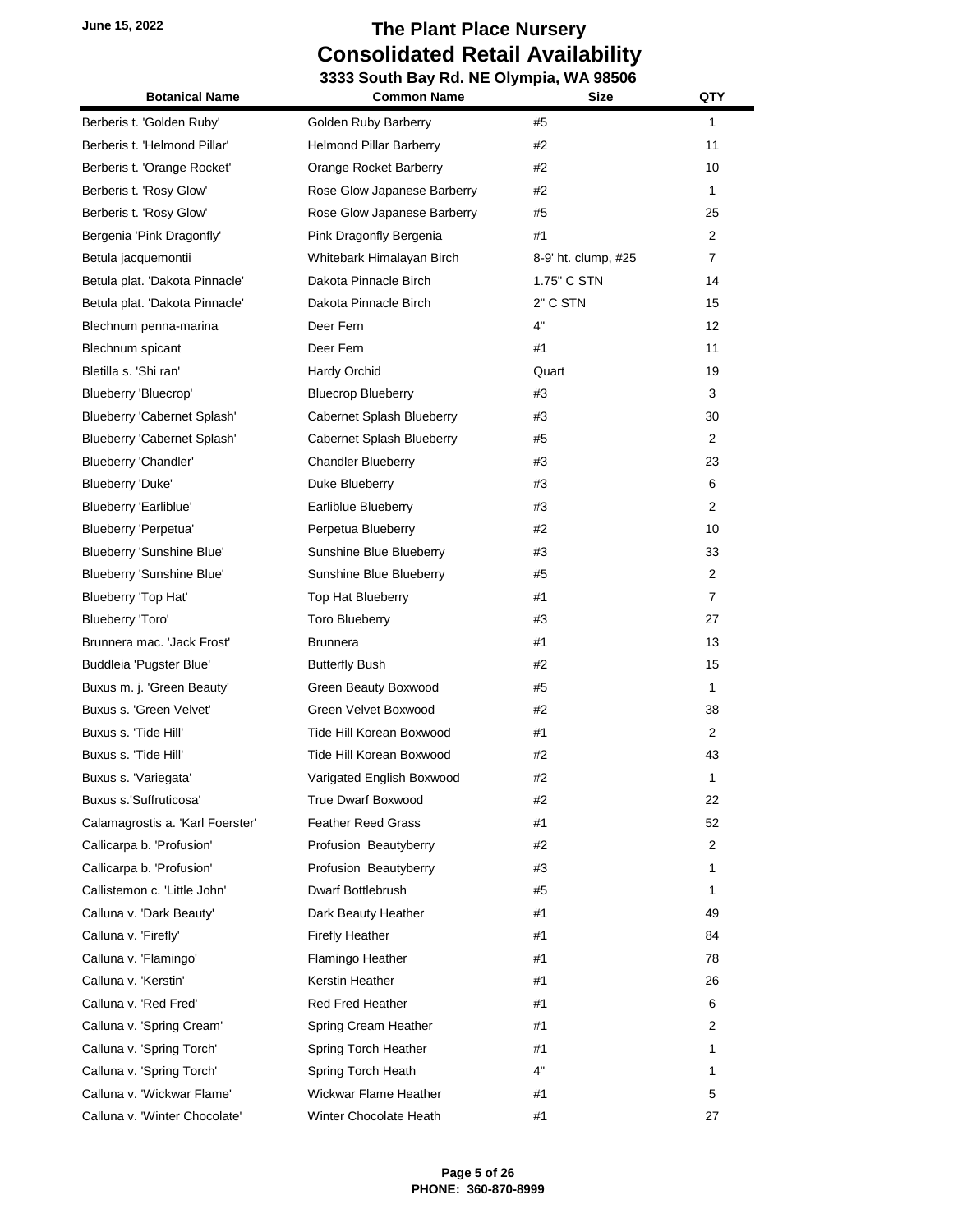| <b>Botanical Name</b>             | <b>Common Name</b>            | <b>Size</b>  | QTY |
|-----------------------------------|-------------------------------|--------------|-----|
| Calluna v. 'Yellow Beauty'        | <b>Yellow Beauty Heather</b>  | #1           | 14  |
| Calluna v.'Silver Knight'         | Silver Knight Heather         | #1           | 50  |
| Calocedrus decurrens              | Incense Cedar                 | 6-7' ht.     | 15  |
| Camassia quamash                  | Small Camas                   | #1           | 16  |
| Camellia 'April Kiss'             | April Kiss Camellia           | #10          | 3   |
| Camellia 'April Tryst'            | April Tryst Camellia          | #10          | 1   |
| Camellia 'April Tryst'            | April Tryst Camellia          | #5           | 1   |
| Camellia 'Buttermint'             | <b>Buttermint Camellia</b>    | #5           | 1   |
| Camellia 'Rosehill Red'           | Rosehill Red Camellia         | #5           | 1   |
| Camellia s. 'Yuletide'            | Yuletide Camellia             | #5           | 29  |
| Camellia 'Winter Joy'             | Winter Joy Camellia           | #5           | 9   |
| Camellia 'Winter's Snowman'       | Winter's Snowman Camellia     | #5           | 22  |
| Campanula c. 'Rapido White'       | Campanula                     | Quart        | 10  |
| Campanula p. 'Blue Waterfall'     | <b>Bellflower</b>             | #1           | 2   |
| Campanula 'Spring Bell Blue'      | <b>Bellflower</b>             | #1           | 7   |
| Campsis r. 'Madame Galen'         | <b>Trumpet Vine</b>           | #1           | 1   |
| Carex a. 'Frosty Curls'           | <b>Frosty Curls Sedge</b>     | #1           | 1   |
| Carex deweyana                    | Dewey Sedge                   | 4"           | 72  |
| Carex dipsacea                    | Autumn Sedge                  | #1           | 1   |
| Carex 'Feather Falls'             | Feather Falls Sedge           | #1           | 1   |
| Carex m. 'Ice Dance'              | Variegated Japanese Sedge     | #1           | 5   |
| Carex o. 'Everest'                | <b>Everest Sedge</b>          | #1           | 18  |
| Carex o. 'Evergold'               | Evergold Japanese Sedge       | #1           | 75  |
| Carex o. 'Everillo'               | Everillo Sedge                | #1           | 81  |
| Carex t. 'Cappuccino'             | Cappuccino Sedge              | #1           | 5   |
| Carex testacea                    | Orange Sedge                  | #1           | 50  |
| Carpinus bet. 'Fastigiata'        | European Hornbeam             | $1.5"$ C.    | 12  |
| Carpinus bet. 'Fastigiata'        | Pyramidal European Hornbeam   | 1.5" C. STN  | 1   |
| Carpinus bet. 'Fastigiata'        | Pyramidal European Hornbeam   | 1.75" C.STN  | 7   |
| Carpinus bet. 'Fastigiata'        | European Hornbeam             | 2" C. STN    | 8   |
| Carpinus bet. 'Fastigiata'        | Pyramidal European Hornbeam   | 2.75" C.     | 1   |
| Carpinus caroliniana              | American Hornbeam             | $1.5"$ C.    | 5   |
| Carpinus caroliniana              | American Hornbeam             | $1.75$ " C.  | 3   |
| Caryopteris c. 'Dark Knight'      | Dark Knight Caryopteris       | #1           | 9   |
| Caryopteris x 'La Barbe Bleue'    | La Barbe Bleue Caryopteris    | #2           | 3   |
| Ceanothus 'Anchor Bay'            | Anchor Bay Ceanothus          | #1           | 3   |
| Ceanothus 'Blue Jeans'            | <b>Blue Jeans Ceanothus</b>   | #5           | 3   |
| Ceanothus i. 'Vandenberg'         | Ceanothus                     | #2           | 2   |
| Ceanothus i. 'Vandenberg'         | Vandenberg Ceanothus          | #5           | 1   |
| Ceanothus 'Snow Flurry'           | Snow Flurry California Lilac  | #5           | 3   |
| Cedrus deodara 'Snow Sprite'      | Snow Sprite Cedar             | #3           | 40  |
| Cephalotaxus 'Duke's Gardens'     | Japanese Plum Yew             | #1           | 3   |
| Cephalotaxus h. 'Fastigiata'      | Japanese Plum Yew             | #5           | 8   |
| Cephalotaxus h. 'Korean Gold'     | Korean Gold Japanese Plum Yew | #2           | 3   |
| Cercidiphyllum j. 'Hanna's Heart' | Hanna's Heart Katsura         | 1.5" C., #15 | 2   |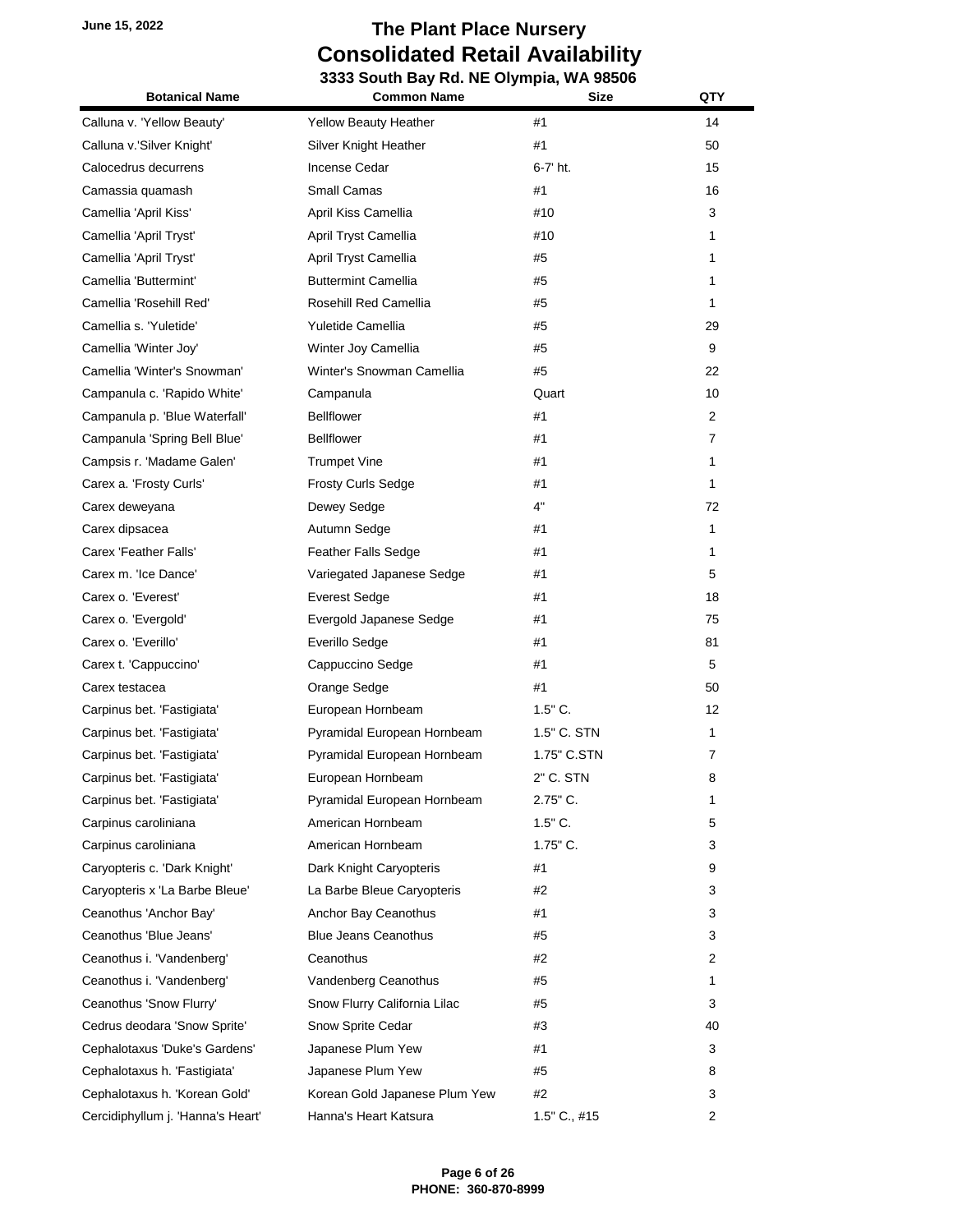| <b>Botanical Name</b>                | uur Day nu. n∟ Orympia, n <i>r</i><br><b>Size</b><br><b>Common Name</b> |                 | QTY            |
|--------------------------------------|-------------------------------------------------------------------------|-----------------|----------------|
| Cercidiphyllum j. 'Heronswood Globe' | Katsura                                                                 | $1.5"$ C.       | 3              |
| Cercidiphyllum j. 'Red Fox'          | Red Fox Katsura                                                         | 1.75" C., #25   | 1              |
| Cercidiphyllum japonicum             | Katsura                                                                 | 2.5" C., STN    | 1              |
| Cercis c. 'Forest Pansy'             | Forest Pansy Redbud                                                     | 2"C. #25 BHF    | 1              |
| Cercis c. 'Lavender Twist'           | Lavender Twist Redbud                                                   | 1.25" C., #15   | 5              |
| Cham. I. 'Wissel's Saguro'           | Lawson Cypress                                                          | #5              | 2              |
| Cham. noot. 'Green Arrow'            | Green Arrow Alaska Cedar                                                | #15, 6-7' ht.   | 9              |
| Cham. o. 'Goldilocks'                | Goldilocks Hiinoki Cypress                                              | 5-6' ht., #6    | 5              |
| Cham. obt. 'Compacta'                | <b>Compact Hinoki Cypress</b>                                           | 5-6' ht., #15   | 5              |
| Cham. obt. 'Crippsii'                | Golden Hinoki Cypress                                                   | #2              | 1              |
| Cham. obt. 'Filicoides Compacta'     | <b>Fernspray Cypress</b>                                                | #3              | 10             |
| Cham. obt. 'Gracilis'                | Slender Hinoki Cypress                                                  | #15             | 27             |
| Cham. obt. 'Gracilis'                | Slender Hinoki Cypress                                                  | 5-6' ht.        | 1              |
| Cham. obt. 'Iseli Green'             | Iseli Green Cypress                                                     | #6              | 1              |
| Cham. obt. 'Mariesii'                | Mariesii Cypress                                                        | #2              | 6              |
| Cham. obt. 'Nana Lutea'              | Nana Lutea Hinoki Cypress                                               | #6              | 18             |
| Cham. p. 'Boulevard'                 | <b>Boulevard Cypress</b>                                                | #10             | 7              |
| Cham. p. 'Cream Ball'                | Cream Ball False Cypress                                                | #2              | 6              |
| Cham. p. 'Cream Ball'                | Cream Ball False Cypress                                                | #3              | 9              |
| Cham. p. 'Golden Mops'               | Golden Mops False Cypress                                               | #2              | 14             |
| Cham. p. 'Golden Mops'               | Golden Mops False Cypress                                               | #3              | 13             |
| Cham. p.'Baby Blue'                  | <b>Baby Blue Sawara Cypress</b>                                         | #10             | $\overline{2}$ |
| Cherry 'Lapins' Std.                 | Lapins Cherry                                                           | bareroot bailey | 4              |
| Chives                               | Chives                                                                  | 4"              | 18             |
| Choisya t. 'Aztec Pearl'             | Aztec Mexican Orange                                                    | #2              | 13             |
| Choisya t. 'Aztec Pearl'             | Aztec Mexican Orange                                                    | #3              | 2              |
| Choisya t. 'Aztec Pearl'             | Aztec Mexican Orange                                                    | #5              | $\overline{2}$ |
| Choisya ternata                      | Mexican Orange                                                          | #2              | 26             |
| Choisya ternata                      | Mexican Orange                                                          | #5              | 1              |
| Cistus corbariensis                  | <b>White Rockrose</b>                                                   | #3              | 23             |
| Cistus corbariensis                  | <b>White Rockrose</b>                                                   | #5              | 1              |
| Cistus I. 'Maculatus'                | Crimson Spot Rockrose                                                   | #3              | 19             |
| Cistus purpureus                     | Purple Rockrose                                                         | #3              | 15             |
| Clematis a. 'Snowdrift'              | Evergreen Clematis                                                      | #1              | $\overline{2}$ |
| Clematis a. 'Snowdrift'              | Evergreen Clematis                                                      | #2              | 1              |
| Clematis a. 'Snowdrift'              | Evergreen Clematis                                                      | #5              | 1              |
| Clematis 'Asao'                      | Clematis                                                                | #1              | 1              |
| Clematis jackmannii                  | Jackmannii Clematis                                                     | #1              | $\overline{2}$ |
| Clematis montana rubens              | <b>Ruben Clematis</b>                                                   | #2              | 18             |
| Clethra a. 'Einstein'                | Einstein Clethra                                                        | #2              | 10             |
| Clethra a. 'Hummingbird'             | Hummingbird Clethra                                                     | #2              | 8              |
| Clethra a. 'Hummingbird'             | Hummingbird Clethra                                                     | #3              | 3              |
| Clethra a. 'Ruby Spice'              | Ruby Spice Clethra                                                      | #5              | 34             |
| Convolvulus cneorum                  | Silverbush Morning Glory                                                | Quart           | 2              |
| Coreopsis g. S. 'Sunset Burst'       | <b>Sunset Burst Coreopsis</b>                                           | #1              | 33             |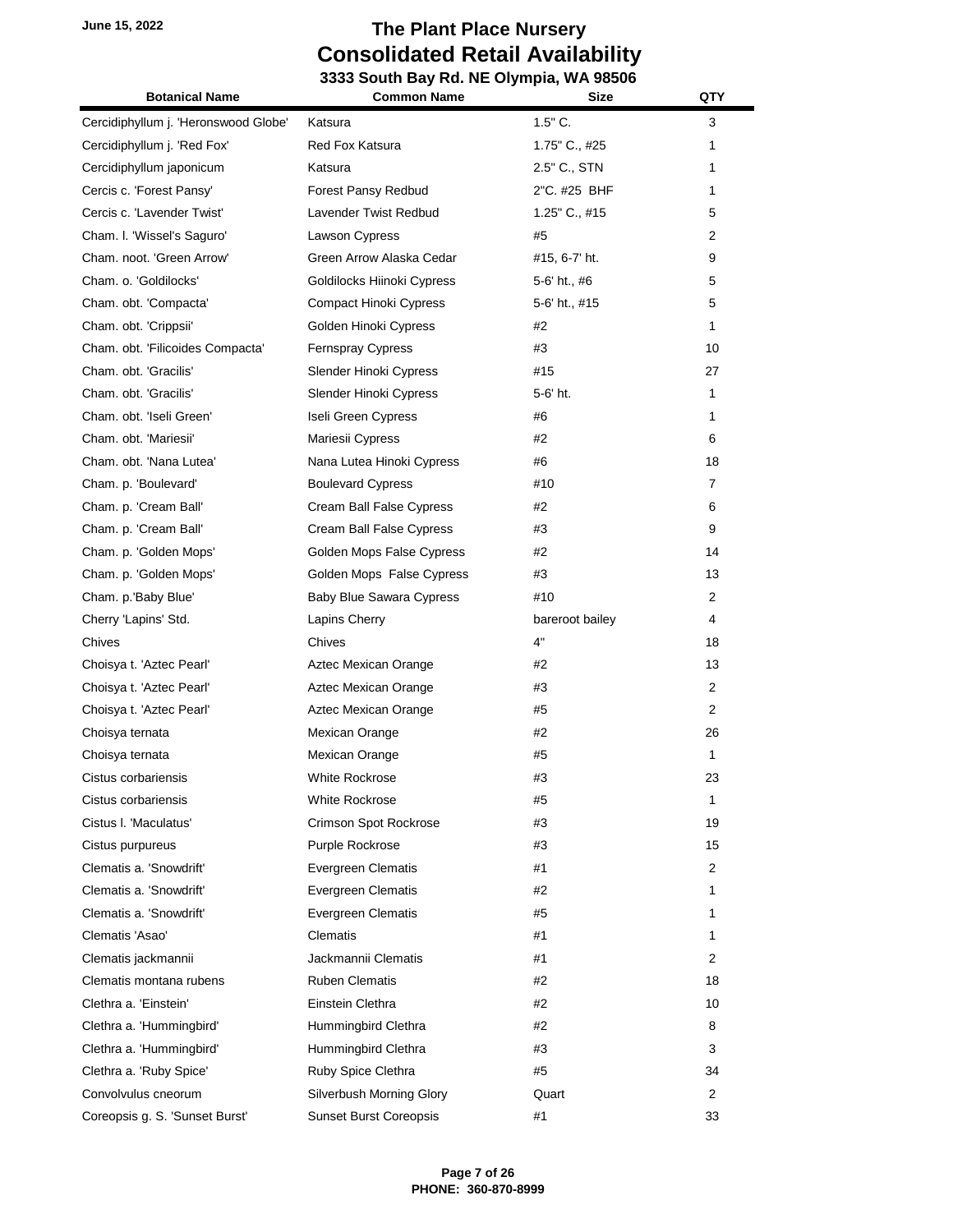| <b>Botanical Name</b>             | 33 300ml Day ING. INC Organized, NTA 30300<br><b>Common Name</b> | Size           | QTY            |
|-----------------------------------|------------------------------------------------------------------|----------------|----------------|
| Coreopsis 'Jethro Tull'           | Coreopsis                                                        | #1             | $\mathbf{1}$   |
| Coreopsis 'Moonbeam'              | Coreopsis                                                        | #1             | 35             |
| Coreopsis 'Ruby Frost'            | Coreopsis                                                        | #1             | 6              |
| Coreopsis v. 'Firefly'            | Coreopsis                                                        | #1             | 1              |
| Coreopsis v. 'Zagreb'             | Zagreb Tickseed                                                  | #1             | 28             |
| Cornus a. 'Ivory Halo'            | Ivory Halo Dogwood                                               | #2             | 3              |
| Cornus a. 'Ivory Halo'            | Ivory Halo Dogwood                                               | #5             | 64             |
| Cornus k. 'Chinensis'             | Kousa Dogwood                                                    | $1"$ C.        | 1              |
| Cornus k. 'Samaritan'             | Samaritan Dogwood                                                | 1.25" C.       | $\overline{7}$ |
| Cornus k. 'Satomi'                | Satomi Dogwood                                                   | $1"$ C.        | 19             |
| Cornus k. 'Satomi'                | Satomi Dogwood                                                   | 5-6' ht.       | 3              |
| Cornus k. 'Scarlet Fire'          | Scarlet Fire Dogwood                                             | #6             | 3              |
| Cornus s. 'Baileyi'               | Red Twig Dogwood                                                 | #5             | 18             |
| Cornus s. 'Isanti'                | Isanti Dogwood                                                   | #1             | 45             |
| Cornus s. 'Kelseyi'               | Dwf Red Twig Dogwood                                             | #1             | 3              |
| Cornus s. 'Kelseyi'               | Dwf Red Twig Dogwood                                             | #2             | 39             |
| Cornus sang. 'Midwinter Fire'     | Midwinter Fire Dogwood                                           | #2             | 26             |
| Cornus sang. 'Midwinter Fire'     | Midwinter Fire Dogwood                                           | #3             | 25             |
| Cornus 'Starlight'                | Starlight Dogwood                                                | $1.5"$ C.      | 22             |
| Cornus 'Venus'                    | Venus Dogwood                                                    | $1"$ C.        | 11             |
| Cornus 'Venus'                    | Venus Dogwood                                                    | 1.25" C., #15  | 19             |
| Corokia cotoneaster               | Corokia                                                          | #2             | 3              |
| Cortaderia s. 'Silver Feather'    |                                                                  | #1             | $\overline{2}$ |
|                                   | Pampas Grass                                                     |                |                |
| Corydalis 'Canary Feathers'       | Corydalis                                                        | #1             | 6              |
| Corylopsis sp. 'Aurea'            | Golden Winter Hazel                                              | #2             | 1              |
| Corylus avel. 'Contorta'          | Harry Lauder's Walking Stick                                     | #5             | 4              |
| Cotinus c. 'Royal Purple'         | Royal Purple Smoke Tree                                          | #2             | 17             |
| Cotinus c. 'Velveteeny'           | Velveteeny Smoketree                                             | #5             | 23             |
| Cotinus 'Golden Spirit'           | Golden Spirit Smoketree                                          | #5             | 10             |
| Cotinus 'Grace'                   | Grace Smoketree                                                  | #15 patio tree | 5              |
| Cotoneaster dammeri               | <b>Bearberry Cotoneaster</b>                                     | #1             | 14             |
| Cotoneaster dammeri               | <b>Bearberry Cotoneaster</b>                                     | 4"             | 18             |
| Cotoneaster 'Emerald Beauty'      | <b>Emerald Beauty Cotoneaster</b>                                | #1             | 25             |
| Crocosmia 'Diabolito'             | Crocosmia                                                        | Quart          | 17             |
| Crocosmia 'Emily McKenzie         | Crocosmia                                                        | #1             | 9              |
| Crocosmia 'George Davidson'       | Crocosmia                                                        | #1             | 9              |
| Crocosmia 'Lucifer'               | Lucifer Crocosmia                                                | #1             | 42             |
| Crocosmia 'Orange'                | Orange Montbresia                                                | #3             | 1              |
| Cryptomeria j. 'Black Dragon'     | Dark Japanese Cedar                                              | #5             | 14             |
| Cryptomeria j. 'Dinger'           | Dinger Japanese Cedar                                            | #3             | 3              |
| Cryptomeria j. 'Elegans Compacta' | Compact Japanese Plume Cedar                                     | 4-5' ht., #10  | 3              |
| Cryptomeria j.'Globosa Nana'      | Japanese Cryptomeria                                             | #2             | 1              |
| Cupress. I. 'Gold Rider           | Gold Rider Leyland Cypress                                       | #6             | 18             |
| Cupress. I. 'Gold Rider           | Gold Rider Leyland Cypress                                       | 4-5' ht.       | 25             |
| Cupress. ley. 'Emerald Isle'      | <b>Emerald Isle Cypress</b>                                      | #15            | 1              |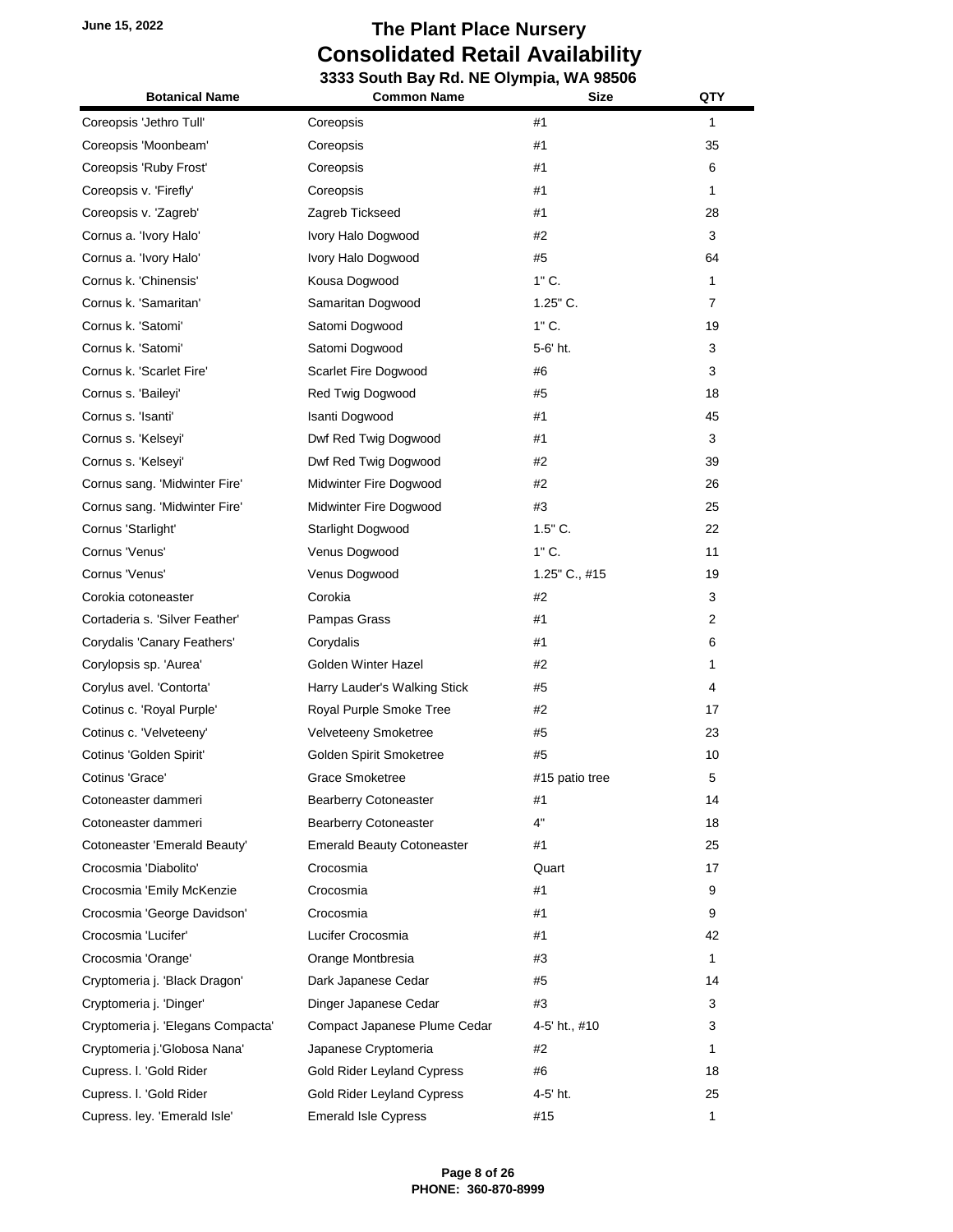| <b>Botanical Name</b>             | <b>Common Name</b>            | <b>Size</b>   | QTY            |
|-----------------------------------|-------------------------------|---------------|----------------|
| Cupress. leylandii                | Leyland Cypress               | 6-7' ht., #10 | $\overline{7}$ |
| Cupressus a.'Limelight'           | <b>Monterey Cypress</b>       | #10           | 9              |
| Cupressus 'Carolina Sapphire'     | <b>Monterey Cypress</b>       | #10           | 17             |
| Cupressus m. 'Wilma Goldcrest'    | <b>Goldcrest Cypress</b>      | #2            | 18             |
| Cupressus m. 'Wilma Goldcrest'    | Wilma Goldcrest Lime Cypress  | #3            | 13             |
| Cupressus s. 'Worthiana'          | Worthiana Italian Cypress     | #10           | 10             |
| Cyrtomium fortunei                | Holly Fern                    | #1            | 15             |
| Daphne 'Briggs Moonlight'         | Daphne                        | #2            | 4              |
| Daphne o. 'Zuiko Nishiki'         | <b>Winter Daphne</b>          | #2            | 9              |
| Daphne odora 'Aureo-marginata'    | Winter Daphne                 | #1            | 25             |
| Daphne t. 'Summer Ice'            | Summer Ice Daphne             | #1            | $\overline{2}$ |
| Daphne x b. 'Carol Mackie'        | Carol Mackie Daphne           | $18 - 21"$    | 1              |
| Daphne x 'Perfume Princess'       | Perfume Princess Daphne       | #2            | 1              |
| Delphinium e. 'Aurora Blue'       | Delphinium                    | #1            | 8              |
| Delphinium e. 'Aurora Dk Purple'  | Delphinium                    | #1            | 1              |
| Deschampsia cespitosa             | <b>Tufted Hair Grass</b>      | #1            | 154            |
| Deutzia 'Yuki Cherry Blossom'     | Yuki Cherry Blossom Deutzia   | #2            | 5              |
| Deutzia 'Yuki Cherry Blossom'     | Yuki Cherry Blossom Deutzia   | #5            | 3              |
| Dianthus 'Flashing Lights'        | <b>Dianthus</b>               | #1            | 13             |
| Dicentra 'Gold Heart'             | <b>Bleeding Heart</b>         | #1            | $\overline{2}$ |
| Dicentra 'Ruby Gold'              | <b>Bleeding Heart</b>         | #1            | 4              |
| Dicentra 'Valentine'              | <b>Bleeding Heart</b>         | #1            | 19             |
| Digitalis p. 'Foxy Hybrids'       | Foxglove                      | #1            | 1              |
| Disporopsis p. 'Bill Baker'       | Evergreen Solomon's Seal      | Quart         | 11             |
| Distylium 'Cinnamon Girl'         | Cinnamon Girl Distylium       | #2            | 29             |
| Distylium 'Cinnamon Girl'         | Cinnamon Girl Distylium       | #3            | 6              |
| Distylium 'Cinnamon Girl'         | Cinnamon Girl Distylium       | #5            | 15             |
| Distylium 'Swing Low'             | Swing Low Distylium           | #5            | 11             |
| Distylium 'Vintage Jade'          | Vintage Jade Distylium        | #3            | 10             |
| Drimys lanceolata                 | Mountain Pepper               | #5            | 15             |
| Dryopteris 'Brilliance'           | <b>Brilliance Autumn Fern</b> | #1            | 47             |
| Dryopteris 'Jurassic Gold'        | Jurassic Gold Fern            | #1            | 26             |
| Echinacea 'Tres Amigos'           | Coneflower                    | #1            | 8              |
| Echinacea 'Cara Mia Rose'         | Coneflower                    | #1            | 1              |
| Echinacea 'Cheyenne Spirit'       | Coneflower                    | #1            | 24             |
| Echinacea 'Fine Feathered Parrot' | Coneflower                    | Quart         | $\overline{7}$ |
| Echinacea 'Flamenco Orange"       | Flamenco Orange Coneflower    | #1            | 17             |
| Echinacea 'Green Twister'         | Coneflower                    | #1            | $\overline{2}$ |
| Echinacea 'Magnus'                | <b>Purple Coneflower</b>      | #1            | 32             |
| Echinacea 'Momma Mia'             | Mamma Mia Coneflower          | #1            | 3              |
| Echinacea p. 'Sweet Sandia'       | Coneflower                    | #1            | 6              |
| Echinacea 'Pow Wow Wild Berry'    | Coneflower                    | #1            | 9              |
| Echinacea 'Prima Ginger'          | Coneflower                    | #1            | 5              |
| Echinacea 'Prima Ruby'            | Coneflower                    | #1            | 6              |
| Echinacea 'Salsa Red'             | Salsa Red Coneflower          | #1            | 22             |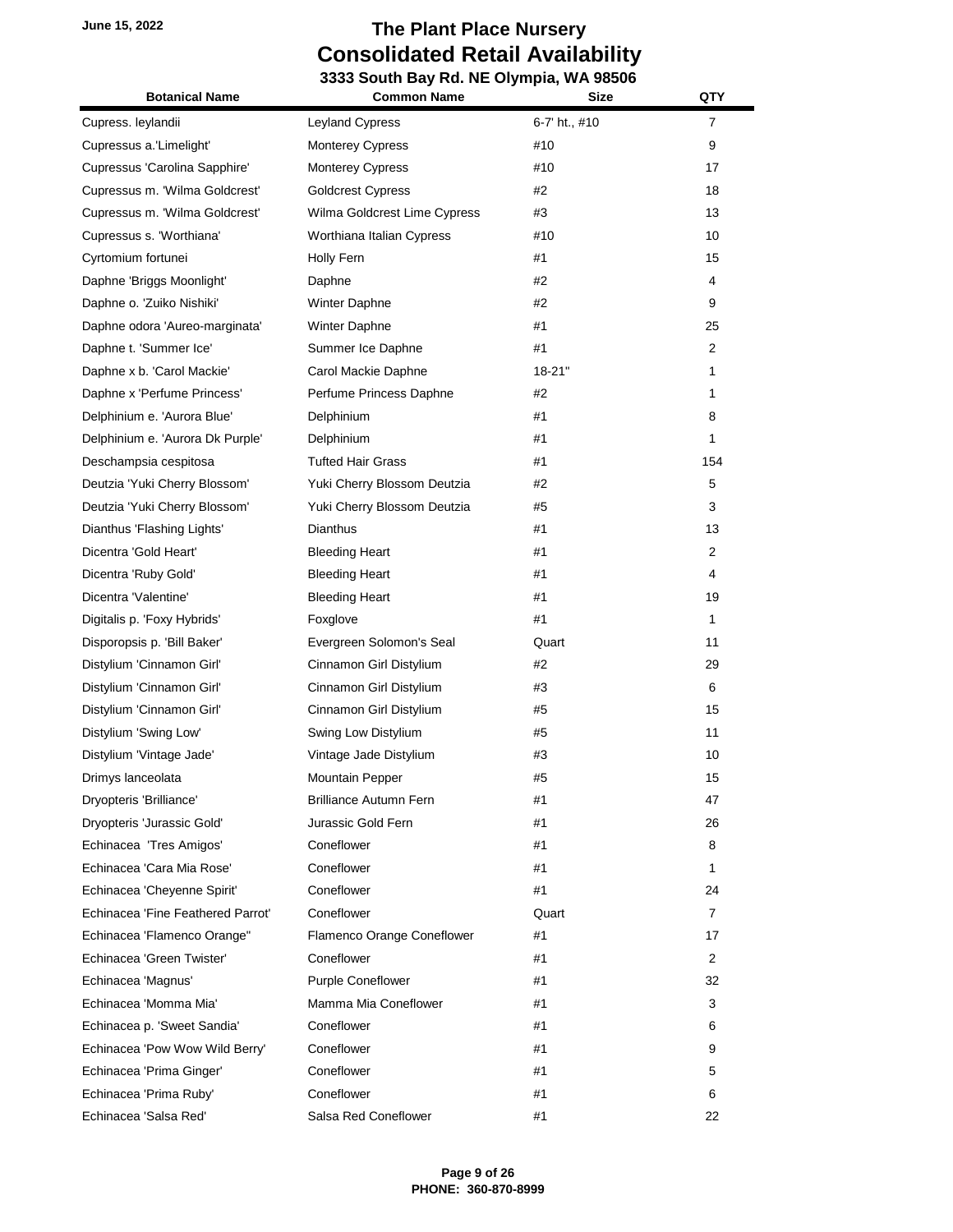| <b>Botanical Name</b>          | <b>Common Name</b>              | <b>Size</b>                 | QTY            |
|--------------------------------|---------------------------------|-----------------------------|----------------|
| Elaeagnus p. 'Hosoba Fukurin'  | Silver Berry                    | #2                          | 9              |
| Elaeagnus p. 'Hosoba Fukurin'  | <b>Silver Berry</b>             | #5                          | 13             |
| Elaeagnus p. 'Olive Martini'   | <b>Silver Berry</b>             | #3                          | 14             |
| Enkianthus perulatus           | Enkianthus                      | #3                          | 4              |
| Epimedium g. 'Nanum'           | Epimedium                       | #1                          | 5              |
| Epimedium 'Orange Queen'       | Epimedium Orange Queen          | #1                          | 37             |
| Epimedium pi. 'Colchicum'      | Epimedium                       | #1                          | 4              |
| Epimedium y. 'Tamabotan'       | Epimedium                       | Quart                       | 4              |
| Erica car. 'Springwood Pink'   | Springwood Pink Heath           | #1                          | 350            |
| Erica car. 'Tanja'             | Tanja Heath                     | #1                          | $\overline{7}$ |
| Erica cin. 'Porter's Red       | Porter's Red Winter Heath       | #1                          | 27             |
| Erica x d. 'Kramer's Rote'     | Kramer's Rote Heather           | #1                          | 6              |
| Erica x d. 'Med Pink'          | Med Pink Heath                  | #1                          | 55             |
| Erica x d. 'Med White'         | Med White Heath                 | #1                          | 59             |
| Erica x d. 'Rubina'            | Rubina Heath                    | #1                          | 69             |
| Erysimum 'Sunstrong Orange'    | Wallflower                      | #1                          | 3              |
| Escallonia ex. 'Pink Princess' | <b>Pink Princess Escallonia</b> | #2                          | 1              |
| Escallonia 'Pride of Donard'   | Pride of Donard Escallonia      | #5                          | 2              |
| Escallonia r. 'Red Dream'      | Red Dream Escallonia            | #2                          | 11             |
| Escallonia r. 'Red Dream'      | Red Dream Escallonia            | #5                          | 16             |
| Eucomis 'Freckles'             | Eucomis                         | Quart                       | $\overline{2}$ |
| Euonymus a. 'Compacta'         | Compact Burning Bush            | #5                          | 3              |
| Euonymus a. 'Fireball'         | <b>Fireball Burning Bush</b>    | #3                          | 20             |
| Euonymus a. 'Little Moses'     | Little Moses Euonymus           | #5                          | 5              |
| Euonymus f. 'Emerald Gaiety'   | <b>Emerald Gaiety Euonymus</b>  | #1                          | 18             |
| Euonymus f. 'Emerald n Gold'   | Emerald n Gold Euonymus         | #1                          | 3              |
| Euonymus f. 'Emerald n Gold'   | Emerald n Gold Euonymus         | #2                          | 19             |
| Euonymus f. 'Kewensis'         | Kewensis Wintercreeper          | 4"                          | 31             |
| Euonymus f. 'Moonshadow'       | Moonshadow Euonymus             | #1                          | 13             |
| Euonymus f. 'Summer Runner'    | Summer Runner Euonymus          | #1                          | 7              |
| Euonymus j. 'Chollipo'         | Japanese Euonymous              | #5                          | 22             |
| Euonymus j. 'Green Spire'      | Green Spire Euonymus            | #2                          | 2              |
| Euonymus j. 'Green Spire'      | Green Spire Euonymus            | #5                          | 7              |
| Eupatorium 'Baby Joe'          | Eupatorium                      | #1                          | 5              |
| Eupatorium purpureum           | Sweet Joe Pye Weed              | #1                          | 12             |
| Euphorbia 'Ascot Rainbow'      | Euphorbia                       | Quart                       | 5              |
| Euphorbia 'Miner's Merlot'     | Minors Merlot Spurge            | #1                          | 1              |
| Euphorbia 'Silver Swan'        | Euphorbia                       | #1                          | 5              |
| Fagus s. 'Dawyck Green'        | Dawyck Green Beech              | $1.5"$ C., #15              | 5              |
| Fagus s. 'Dawyck Purple'       | Dawyck Purple Beech             | 1.5" C., 7-8' ht. Btl Farm: | 1              |
| Fagus s. 'Zlatia'              | Zlatia Golden Beech             | $1.5"$ C.                   | 1              |
| Fatsia japonica                | False Japanese Aralia           | #5                          | 6              |
| Festuca g. 'Beyond Blue'       | <b>Blue Fescue</b>              | #1                          | 36             |
| Festuca g. 'Boulder Blue'      | <b>Boulder Blue Fescue</b>      | #1                          | 20             |
| Fothergilla gardenii           | Dwarf Fothergilla               | #2                          | 32             |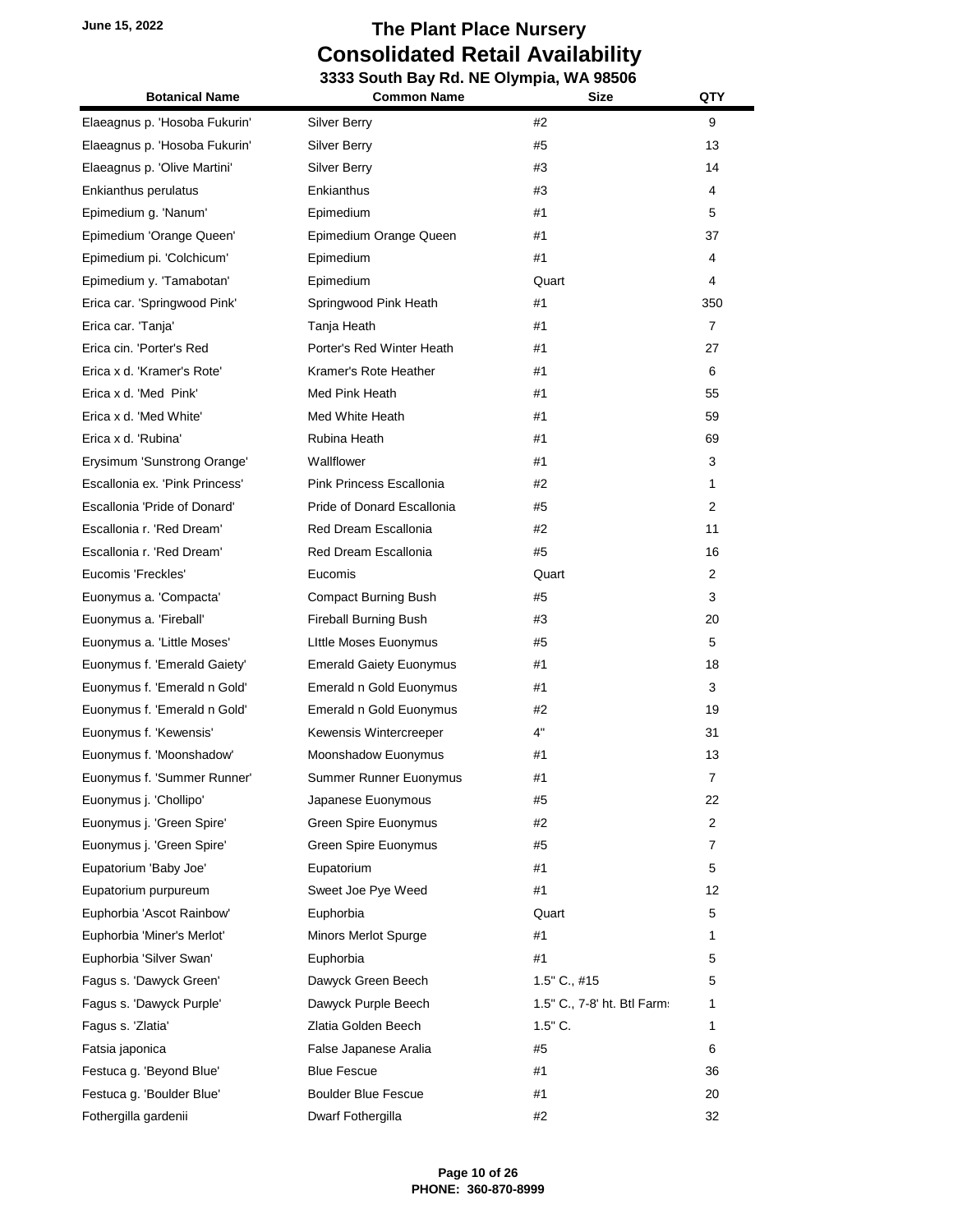# **June 15, 2022 The Plant Place Nursery Consolidated Retail Availability**

| <b>Botanical Name</b>           | 3333 South Bay Rd. NE Olympia, WA 98506<br><b>Common Name</b> | Size         | QTY |
|---------------------------------|---------------------------------------------------------------|--------------|-----|
|                                 |                                                               |              |     |
| Fothergilla m. 'Mt. Airy'       | Mt.Airy Fothergilla                                           | #3           | 15  |
| Fothergilla m. 'Mt. Airy'       | Mt.Airy Fothergilla                                           | #3           | 18  |
| Fothergilla m. 'Mt. Airy'       | Mt.Airy Fothergilla                                           | #5           | 2   |
| Fragaria chiloensis             | <b>Wild Strawberry</b>                                        | 4"           | 2   |
| Frax. p. 'Cimmaron'             | Cimmaron Green Ash                                            | #25          | 6   |
| Fuchsia 'Army Nurse'            | Hardy Fuchsia                                                 | #1           | 52  |
| Fuchsia 'Cardinal'              | Hardy Fuchsia                                                 | #1           | 12  |
| Fuchsia 'Foxgrove Wood'         | Hardy Fuchsia                                                 | #1           | 4   |
| Fuchsia 'Genii'                 | Golden Fuschia                                                | #1           | 1   |
| Fuchsia 'Golden Gate'           | Hardy Fuchsia                                                 | #1           | 32  |
| Fuchsia 'Sunshine'              | Hardy Fuchsia                                                 | #1           | 6   |
| Gaillardia 'Burgundy'           | <b>Blanket Flower</b>                                         | #1           | 2   |
| Galium odoratum                 | Sweet Woodruff                                                | 4"           | 1   |
| Gardenia j. 'Kleim's Hardy'     | Kleim's Hardy Gardenia                                        | #2           | 14  |
| Gaultheria 'Berry Cascade'      | Berry Cascade Wintergreen                                     | #1           | 9   |
| Gaultheria 'Cherry Berries'     | Cherry Berries Wintergreen                                    | #1           | 50  |
| Gaultheria 'Cherry Berries'     | Cherry Berries Wintergreen                                    | Quart        | 10  |
| Gaultheria procumbens           | Wintergreen                                                   | 4"           | 67  |
| Gaura 'Belleza Dark Pink'       | <b>Wand Flower</b>                                            | #1           | 26  |
| Gaura 'Florgaure'               | <b>Wand Flower</b>                                            | #1           | 2   |
| Gaura I. 'Siskiyou Pink'        | Siskiyou Pink Indian Feather                                  | #1           | 6   |
| Gaura I. 'So White'             | Indian Feather                                                | #1           | 3   |
| Gaura I. 'Whirling Butterflies' | <b>Whirling Butterflies Gaura</b>                             | #1           | 5   |
| Gaura 'Passionate Rainbow'      | <b>Wand Flower</b>                                            | #1           | 24  |
| Geranium h. 'Tiny Monster'      | Tiny Monster Hardy Geranium                                   | #1           | 1   |
| Geranium 'Johnson's Blue'       | Johnson's Blue Hardy Geranium                                 | #1           | 33  |
| Geranium 'Rozanne'              | Rozanne Geranium                                              | #1           | 11  |
| Geranium s. 'Max Frei'          | Max Frei Geranium                                             | #1           | 16  |
| Geum 'Double Bloody Mary'       | Double Bloody Mary Geum                                       | 4"           | 39  |
| Geum 'Mango-Lassi'              | Geum                                                          | #1           | 1   |
| Geum 'Rustico Orange'           | Tempo Rose Geum                                               | #1           | 4   |
| Geum 'Sunkissed Lime'           | Geum                                                          | #1           | 1   |
| Geum 'Tempo Rose'               | Tempo Rose Geum                                               | #1           | 7   |
| Gingko b. 'Princeton Sentry'    | Princeton Sentry Gingko                                       | $1.75"$ C.   | 1   |
| Ginkgo b. 'Autumn Gold'         | Autumn Gold Ginkgo                                            | #25, 1.5" C. | 2   |
| Ginkgo b. 'Autumn Gold'         | Autumn Gold Ginkgo                                            | 2.5" C. BHF  | 1   |
| Ginkgo b. 'Mariken'             | Mariken Ginkgo                                                | #7 std       | 3   |
| Grevillea noellii               | Grevillea                                                     | #5           | 3   |
| Gunnera manicata                | Dinosaur Plant                                                | #1           | 3   |
| Hakonechloa 'Beni Kaze'         | Japanese Forest Grass                                         | #1           | 3   |
| Hakonechloa m. 'Albostriata'    | Japanese Forest Grass                                         | #1           | 2   |
| Hakonechloa m. 'All Gold'       | Japanese Forest Grass                                         | #1           | 78  |
| Hakonechloa m. 'Aureola'        | Japanese Forest Grass                                         | #1           | 74  |
| Hamamelis 'Arnold's Promise'    | Witch Hazel                                                   | #5           | 1   |
| Hamamelis 'Arnold's Promise'    | Witch Hazel                                                   | #7           | 6   |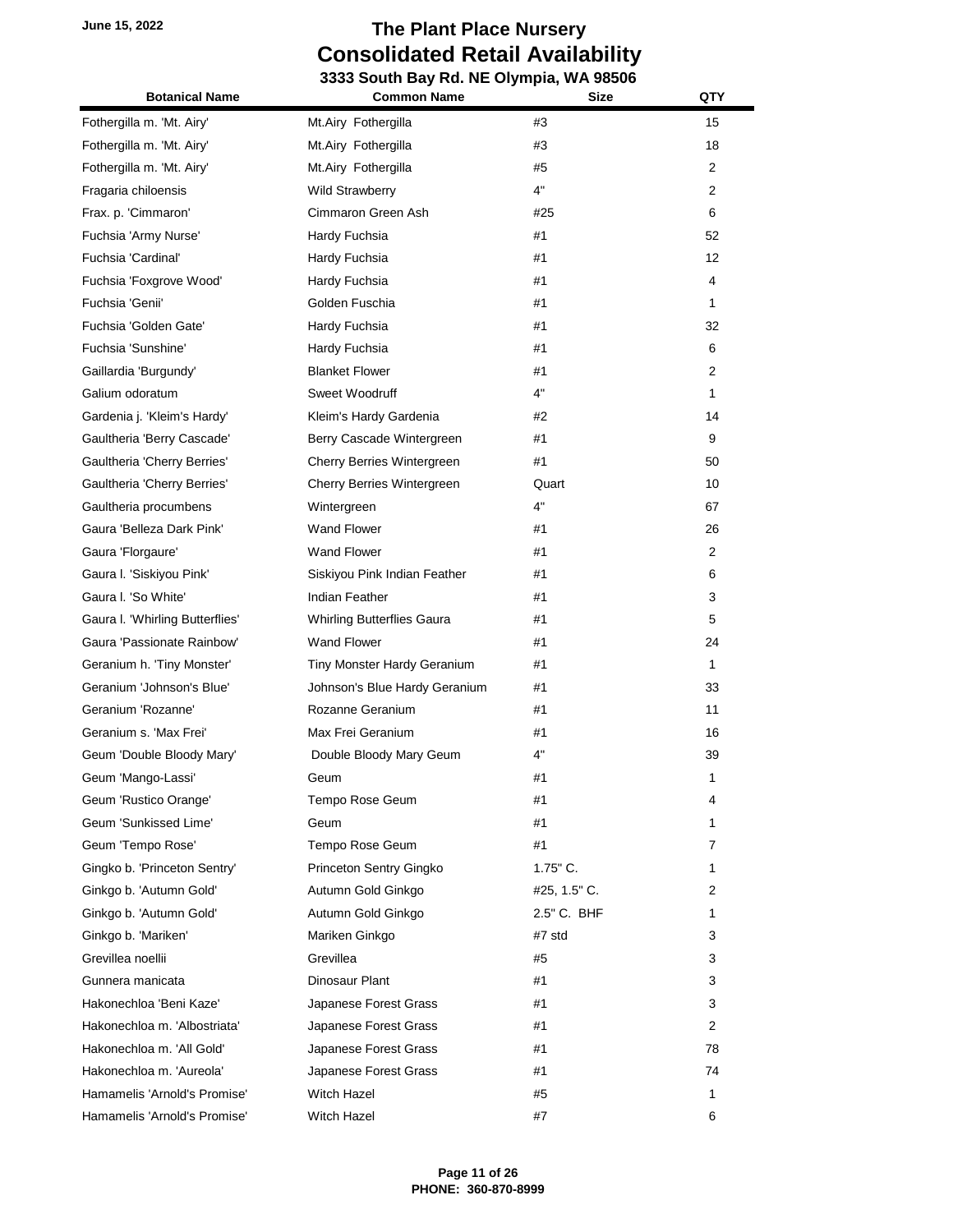| <b>Botanical Name</b>               | <b>Common Name</b>          | Size    | QTY            |
|-------------------------------------|-----------------------------|---------|----------------|
| Hamamelis 'Diane'                   | Diana Witchhazel            | #5      | 1              |
| Hamamelis 'Diane'                   | Diane Witchhazel            | #7      | 6              |
| Hamamelis 'Jelena'                  | Jelena Witchhazel           | #10     | 1              |
| Hamamelis 'Jelena'                  | Copper Beauty Witchhazel    | #5      | 13             |
| Hamamelis 'Jelena'                  | Copper Beauty Witchhazel    | #7      | 17             |
| Hamamelis x 'Primavera'             | Primavera Witchhazel        | #5      | 1              |
| Hanging Basket 12"                  | Hanging Basket              | 12" pot | 10             |
| Hebe 'Champion'                     | Champion Hebe               | #1      | 3              |
| Hebe 'Sutherlandii'                 | Hebe                        | #1      | 3              |
| Hebe 'Sutherlandii'                 | Hebe                        | #2      | 1              |
| Helenium 'Ranchera'                 | Helenium                    | #1      | 2              |
| Helenium 'The Bishop'               | Helenium                    | #1      | $\overline{2}$ |
| Helianthemum 'Cheviot'              | Sunrose                     | #1      | 26             |
| Helianthemum 'Dazzler'              | Sunrose                     | 4"      | 13             |
| Helianthemum 'Henfield Brilliant'   | Sunrose                     | #1      | 31             |
| Helictotrichon 'Saphirsprudel'      | <b>Blue Oat Grass</b>       | #1      | $\overline{2}$ |
| Helictotrichon sempervirens         | <b>Blue Oat Grass</b>       | #1      | 36             |
| Helleborus 'Double Fantasy'         | Double Fantasy Hellebore    | #1      | 8              |
| Helleborus 'Glenda's Gloss'         | Hellebore                   | #1      | 14             |
| Helleborus 'Ice N' Roses Red'       | Helebore                    | #1      | 2              |
| Helleborus 'Merlin'                 | Merlin Hellebore            | #1      | 3              |
| Helleborus 'Molly's White'          | Hellebore                   | #1      | 3              |
| Helleborus 'North Star Crystalline' | N. S. Crystalline Hellebore | #1      | 10             |
| Helleborus 'Pacific Frost'          | Hellebore                   | #1      | 7              |
| Helwingia ch. 'Pearly Twirly'       | Narrow Leaf Helwingia       | #2      | 15             |
| Hemerocallis 'Chicago Apache'       | Daylily                     | #1      | 53             |
| Hemerocallis 'Endleslily Orange'    | Daylily                     | #1      | 13             |
| Hemerocallis 'Happy Returns'        | Happy Returns Daylily       | #1      | 1              |
| Hemerocallis 'Little Grapette'      | Little Grapette Daylily     | #1      | 22             |
| Hemerocallis 'Pocket Full of Gold'  | Pocket Full of Gold Daylily | #1      | 2              |
| Hemerocallis 'Purple d'Oro'         | Daylily                     | #1      | 10             |
| Hemerocallis 'Rosy Returns'         | Rosy Returns Daylily        | #1      | 22             |
| Hemerocallis 'Ruby Stella'          | Ruby Stella Daylily         | #1      | 13             |
| Hemerocallis 'Stella d'Oro'         | Stella d'Oro Daylily        | #1      | 91             |
| Hemerocallis 'Stella in Red'        | Stella in Red Daylily       | #1      | 12             |
| Heuchera 'Berry Smoothie'           | Coral Bells                 | #1      | $\overline{2}$ |
| Heuchera 'Cajun Fire'               | <b>Coral Bells</b>          | #1      | 41             |
| Heuchera 'Fire Alarm'               | Fire Alarm Coral Bells      | #1      | 4              |
| Heuchera 'Forever Purple'           | Forever Purple Coral Bells  | #1      | 15             |
| Heuchera 'Lime Marmalade'           | Lime Marmalade Coral Bells  | #1      | 1              |
| Heuchera 'Marmalade'                | Coral Bells                 | #1      | 48             |
| Heuchera 'Midnight Rose'            | Midnight Rose Heuchera      | #1      | 15             |
| Heuchera 'Obsidian'                 | Obsidian Heuchera           | #1      | 87             |
| Heuchera 'Silver Scrolls'           | <b>Coral Bells</b>          | #1      | 4              |
| Heuchera 'Toncka Iced Green"        | Toncka Iced Green Heuchera  | #1      | 2              |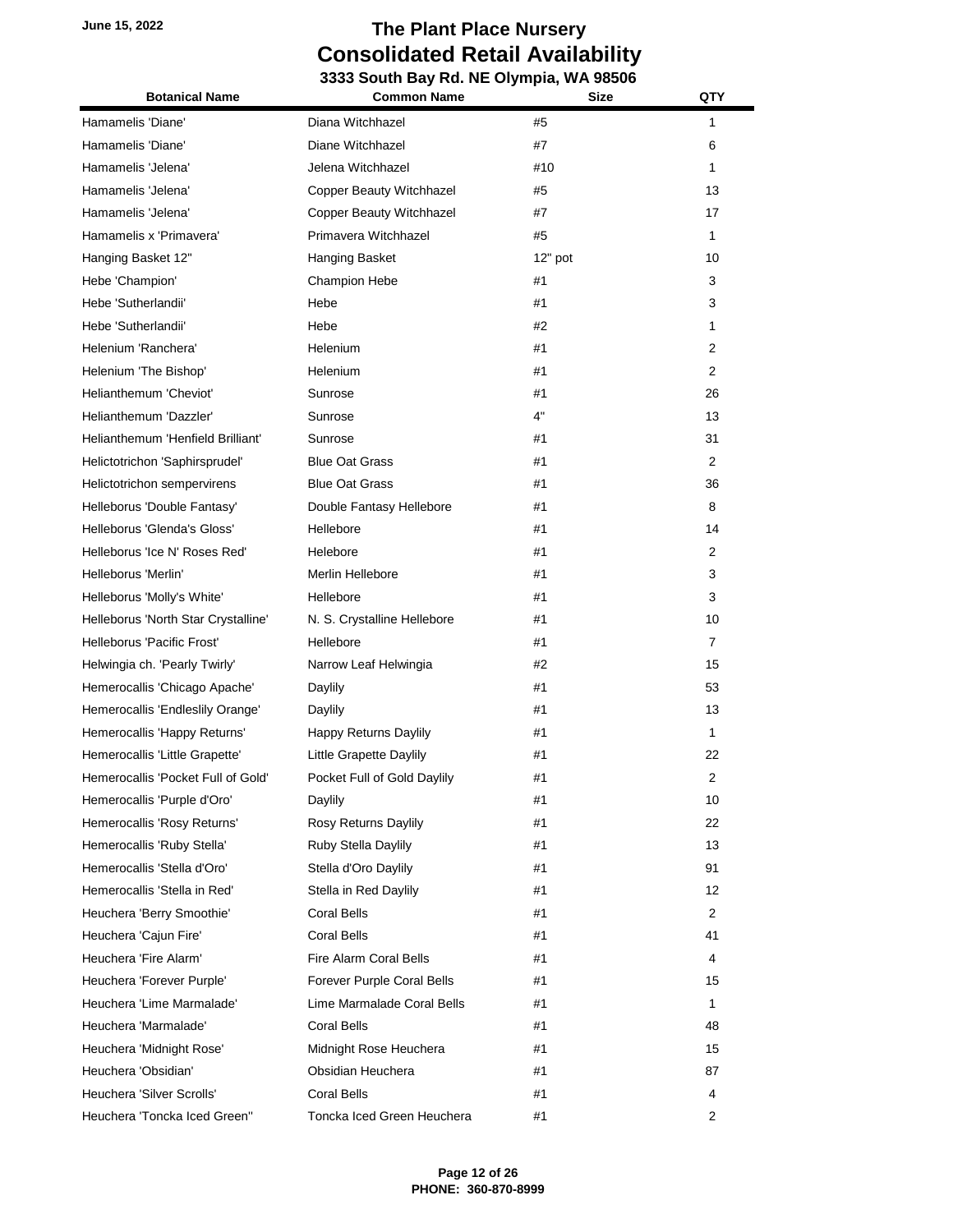| <b>Botanical Name</b>              | <b>Common Name</b>            | <b>Size</b> | QTY |
|------------------------------------|-------------------------------|-------------|-----|
| Heucherella 'Sweet Tart'           | Heucherella                   | Quart       | 3   |
| Hibiscus s. 'Summer Ruffle'        | <b>Summer Ruffle Hibiscus</b> | #5          | 5   |
| Hibiscus s. 'Violet Satin'         | <b>Violet Satin Hibiscus</b>  | #3          | 14  |
| Holboellia c. 'Cathedral Gem'      | Cathedral Gem Sausage Vine    | #5          | 8   |
| Holodiscus discolor                | Ocean Spray/Cream Bush        | #2          | 19  |
| Hosta 'Angel Falls'                | Angel Falls Hosta             | #1          | 16  |
| Hosta 'Ben Vernooy'                | Ben Vernooy Hosta             | #1          | 3   |
| Hosta 'Blue Angel'                 | <b>Blue Angel Hosta</b>       | #1          | 4   |
| Hosta 'Blue Mouse Ears'            | <b>Blue Mouse Ears Hosta</b>  | #1          | 16  |
| Hosta 'Blue Mouse Ears'            | <b>Blue Mouse Ears Hosta</b>  | 4"          | 23  |
| Hosta 'Blue Wedgewood'             | Blue Wedgewood Hosta          | #1          | 10  |
| Hosta 'Bressingham Blue'           | Bressingham Blue Hosta        | #1          | 36  |
| Hosta 'Brother Stefan'             | Hosta                         | #1          | 3   |
| Hosta 'Cherry Berry'               | Cherry Berry Hosta            | #1          | 1   |
| Hosta 'Church Mouse'               | Miniature Hosta               | Quart       | 7   |
| Hosta 'Emerald Ruff Cut'           | <b>Emerald Ruff Cut Hosta</b> | 4"          | 15  |
| Hosta 'Fire and Ice'               | Fire and Ice Hosta            | #1          | 8   |
| Hosta 'Fire Island'                | Fire Island Hosta             | #1          | 4   |
| Hosta 'First Frost'                | <b>First Frost Hosta</b>      | Quart       | 1   |
| Hosta 'Francee'                    | Francee Hosta                 | #1          | 24  |
| Hosta 'Frances Williams'           | <b>Francis Williams Hosta</b> | #1          | 2   |
| Hosta 'Guacamole'                  | Guacamole Hosta               | #1          | 2   |
| Hosta 'June'                       | June Hosta                    | #1          | 26  |
| Hosta 'Krossa Regal'               | Krossa Regal Hosta            | #1          | 1   |
| Hosta 'Loyalist'                   | Loyalist Hosta                | #1          | 15  |
| Hosta 'Northern Exposure'          | Northern Exposure Hosta       | #1          | 1   |
| Hosta 'Northern Exposure'          | Northern Exposure Hosta       | Quart       | 1   |
| Hosta 'Patriot'                    | Patriot Hosta                 | #1          | 2   |
| Hosta 'Praying Hands'              | Praying Hands Hosta           | 4"          | 17  |
| Hosta 'Rainforest Sunrise'         | Rainforest Sunrise Hosta      | Quart       | 3   |
| Hosta 'Royal Standard'             | Royal Standard Hosta          | #1          | 3   |
| Hosta s. 'Elegans'                 | Elegans Hosta                 | #1          | 1   |
| Hosta s. 'Empress Wu'              | Hosta                         | #1          | 9   |
| Hosta 'Sum and Substance'          | Sum & Substance Hosta         | #1          | 1   |
| Humulus lupulus 'Nugget            | Nugget Hops                   | #1          | 3   |
| Hydrangea a. 'Annabelle'           | Annabelle Hydrangea           | #2          | 8   |
| Hydrangea a. petiolaris            | Climbing Hydrangea            | #2          | 1   |
| Hydrangea a. petiolaris            | Climbing hydrangea            | #5          | 14  |
| Hydrangea 'Great Star'             | Great Star Hydrangea Tree     | 5' ht., #10 | 1   |
| Hydrangea 'Invincibelle Wee White' | Hydrangea                     | #3          | 4   |
| Hydrangea 'Let's Dance Can Do'     | Hydrangea                     | #5          | 21  |
| Hydrangea m. 'BloomStruck'         | BloomStruck Hydrangea         | #5          | 8   |
| Hydrangea m. C.L. ' Paris'         | CITYline Paris Hydrangea      | #5          | 7   |
| Hydrangea m. 'ES Twist-n-Shout'    | Twist-n-Shout Hydrangea       | #5          | 5   |
| Hydrangea m. 'Fuji Waterfall'      | Fuji Waterfall Hydrangea      | #3          | 3   |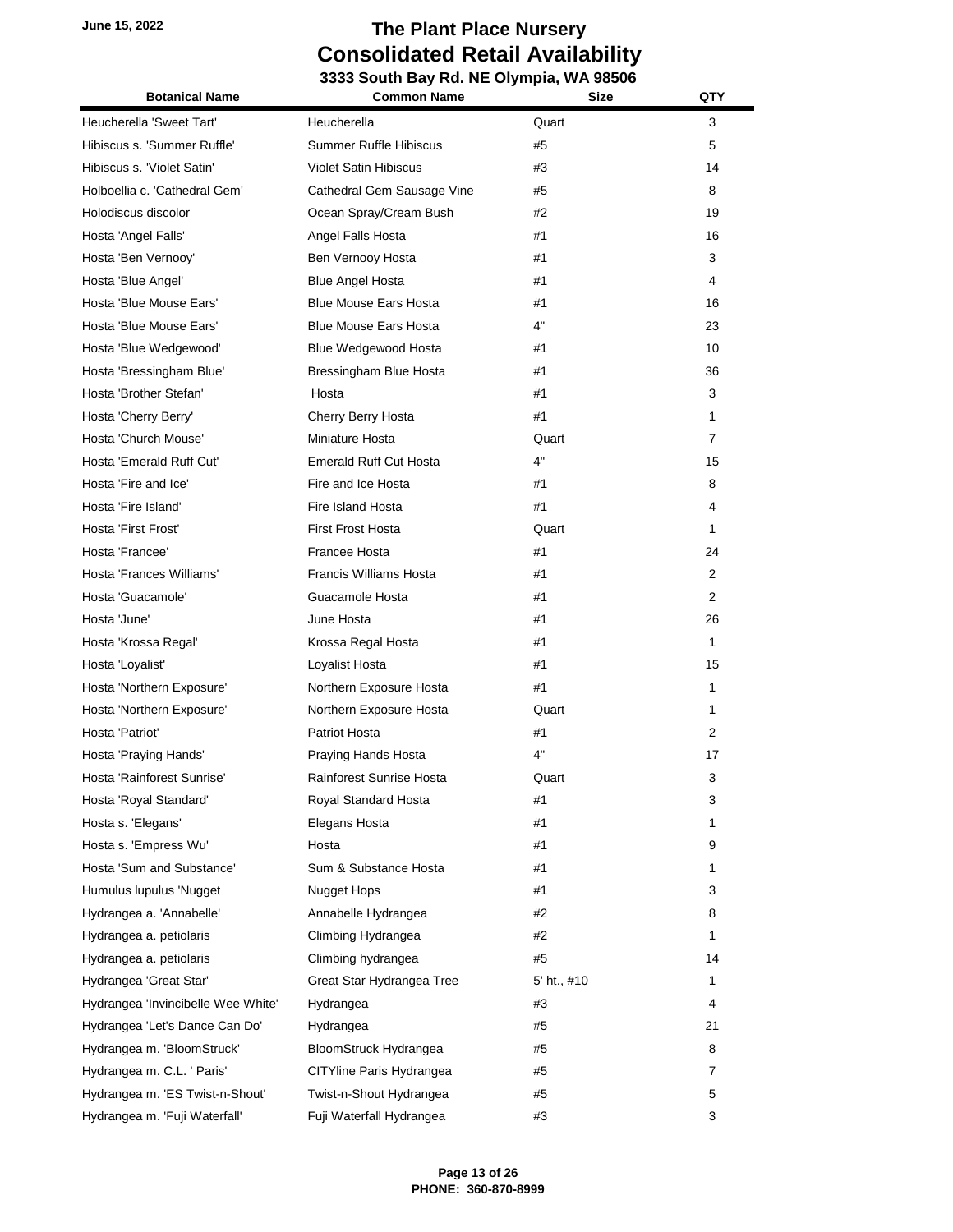# **June 15, 2022 The Plant Place Nursery Consolidated Retail Availability**

| Consolidated Retail Availability<br>3333 South Bay Rd. NE Olympia, WA 98506 |                               |              |     |
|-----------------------------------------------------------------------------|-------------------------------|--------------|-----|
| <b>Botanical Name</b>                                                       | <b>Common Name</b>            | <b>Size</b>  | QTY |
| Hydrangea m. 'Light-O-Day'                                                  | Light-O-Day Lacecap Hydrangea | #5           | 6   |
| Hydrangea m. 'Nikko'                                                        | Nikko Blue Hydrangea          | #5           | 10  |
| Hydrangea m. 'Perfection'                                                   | Perfection Hydrangea          | #5           | 7   |
| Hydrangea m. 'Pistachio'                                                    | Pistachio Hydrangea           | #2           | 4   |
| Hydrangea m. S.S. 'Crystal Cove'                                            | Hydrangea                     | #2           | 29  |
| Hydrangea m. S.S. 'Fire Island'                                             | Hydrangea                     | #2           | 2   |
| Hydrangea m. S.S. 'Hamptons'                                                | Hydrangea                     | #2           | 32  |
| Hydrangea m. S.S. 'Martha's Vineyard'                                       | Hydrangea                     | #2           | 30  |
| Hydrangea m. S.S. 'Newport'                                                 | Hydrangea                     | #2           | 19  |
| Hydrangea m. S.S. 'Outer Banks'                                             | Hydrangea                     | #2           | 6   |
| Hydrangea m. 'Spike'                                                        | Spike Hydrangea               | #3           | 3   |
| Hydrangea p. 'Little Lime'                                                  | Little Lime Hydrangea         | #3           | 17  |
| Hydrangea p. 'Little Quickfire'                                             | Little Quickfire Hydrangea    | #3           | 18  |
| Hydrangea p. 'Quick Fire Fab'                                               | Quick Fire Fab Hydrangea      | #3           | 3   |
| Hydrangea p. 'Strawberry Shake'                                             | Strawberry Shake Hydrangea    | #2           | 32  |
| Hydrangea pan. 'Phantom'                                                    | Phantom Hydrangea Tree        | $1"$ C., #10 | 18  |
| Hydrangea pan. 'Quick Fire'                                                 | Quick Fire Hydrangea          | 5' ht., #7   | 9   |
| Hydrangea pan. 'Quick Fire'                                                 | Quick Fire Hydrangea          | 6' ht., #10  | 2   |
| Hydrangea q. 'Munchkin'                                                     | Oakleaf Hydrangea             | #2           | 1   |
| Hydrangea q. 'Pee Wee'                                                      | Pee Wee Dw. Oakleaf Hydrangea | #2           | 16  |
| Hydrangea q. 'Ruby Slippers'                                                | Oakleaf Hydrangea             | #2           | 9   |
| Hydrangea q. 'Ruby Slippers'                                                | Dwarf Oakleaf Hydrangea       | #3           | 32  |
| Hydrangea q. 'Ruby Slippers'                                                | Oakleaf Hydrangea             | #5           | 12  |
| Hydrangea s. 'Tuff Stuff'                                                   | Tuff Stuff Hydrangea          | #5           | 6   |
| Hydrangea ser. 'Blue Bird'                                                  | Blue Bird Hydrangea           | #5           | 6   |
| Hypericum calycinum                                                         | St. John's Wort               | 4"           | 8   |
| Hypericum 'Pumpkin'                                                         | Pumpkin Hypericum             | #5           | 8   |
| Hypericum 'Pumpkin'                                                         | Pumpkin Hypericum             | #7           | 2   |
| Hypericum 'Red Fame'                                                        | Hypericum                     | #5           | 40  |
| Hypericum 'Red Fame'                                                        | Hypericum                     | #7           | 1   |
| Hypericum 'Triumph'                                                         | Triumph Hypericum             | #5           | 13  |
| Iberis a. 'Summer Snowdrift'                                                | Evergreen Candytuft           | #1           | 10  |
| Iberis s. 'Purity'                                                          | Evergreen Candytuft           | #1           | 2   |
| Ilex c. 'Mariesii'                                                          | Mariesii Holly                | #2           | 3   |
| Ilex crenata 'Compacta'                                                     | Compact Japanese Holly        | #2           | 1   |
| Ilex crenata 'Compacta'                                                     | Compact Japanese Holly        | #5           | 1   |
| Ilex crenata 'Convexa'                                                      | Convex Japanese Holly         | #5           | 29  |
| llex crenata 'Helleri'                                                      | Helleri Holly                 | #2           | 54  |
| Ilex crenata 'Lemon Gem'                                                    | Lemon Gem Holly               | #1           | 37  |
| Ilex crenata 'Lemon Gem'                                                    | Lemon Gem Holly               | #2           | 152 |
| Ilex crenata 'Sky Pencil'                                                   | Sky Pencil Holly              | #5           | 42  |
| Ilex crenata 'Soft Touch'                                                   | Soft Touch Japanese Holly     | #2           | 22  |

Ilex 'Emerald Colonnade' #2 20 Ilex g. 'Gem Box' Gem Box Inkberry Holly  $\#2$   $\qquad$  18 Ilex 'Scallywag' **Scallywag Male Holly 12** 5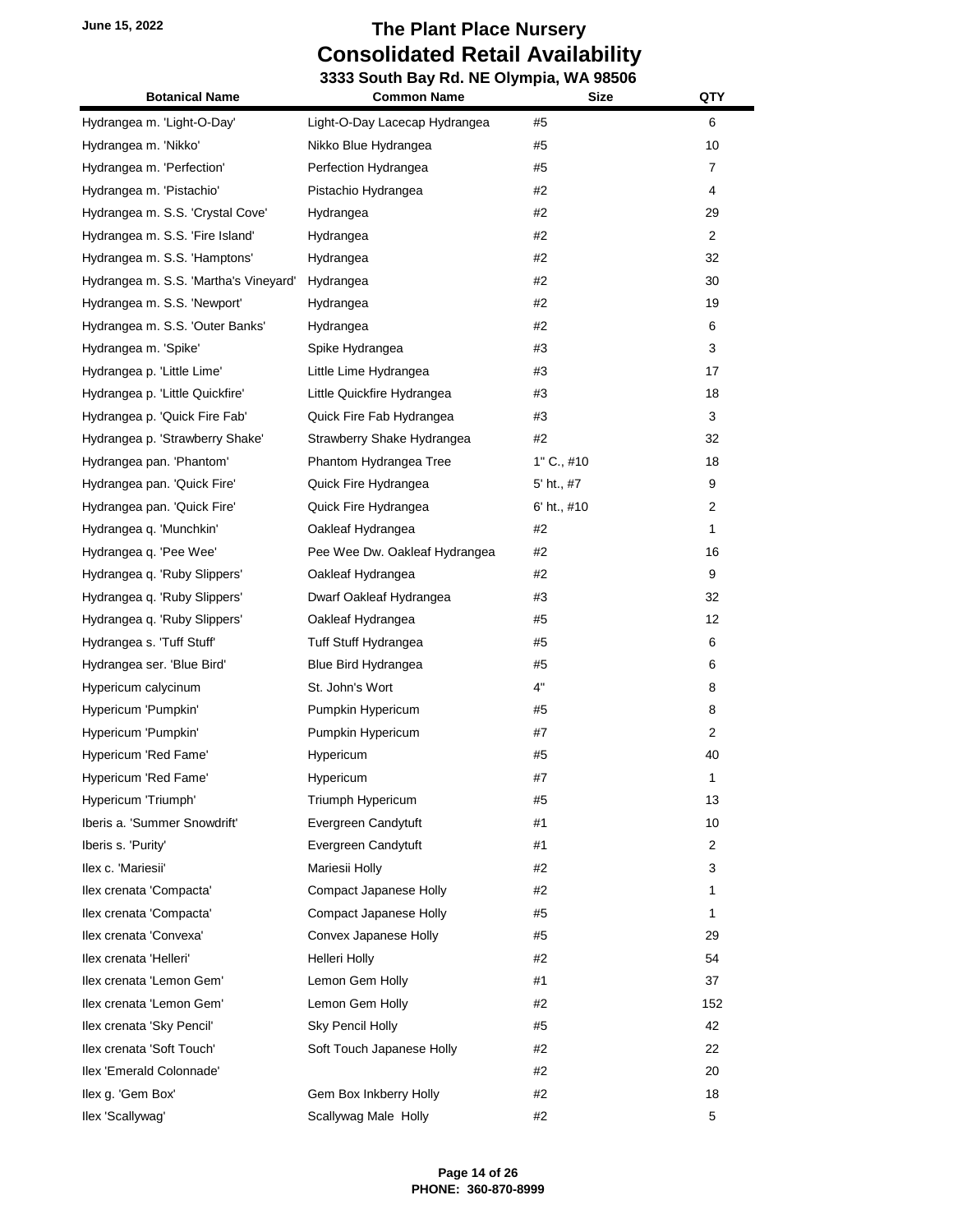| <b>Botanical Name</b>             | <b>Common Name</b>         | <b>Size</b> | QTY            |
|-----------------------------------|----------------------------|-------------|----------------|
| Ilex x 'Little Rascal'            | Little Rascal Holly        | #2          | 10             |
| Imperata cyl. 'Red Baron'         | Japanese Blood Grass       | #1          | 33             |
| Imperata cyl. 'Red Baron'         | Japanese Blood Grass       | 4"          | 4              |
| Iris ensata 'Variegata'           | Japanese Iris              | #1          | 11             |
| Iris 'Gerald Darby'               | Gerald Darby Iris          | #1          | 5              |
| Iris Pacific Coast 'Lavender'     | Pacific Coast Iris         | #1          | 1              |
| Iris s. 'Butter & Sugar'          | Siberian Iris              | #1          | 1              |
| Iris s. 'Concorde Crush'          | Siberian Iris              | #1          | $\overline{2}$ |
| Iris tenax                        | Oregon Iris                | #1          | 18             |
| Iris x 'Purple Sensation'         | Iris                       | #1          | $\overline{7}$ |
| Itea v. 'Henry's Garnet'          | Henry's Garnet Itea        | #5          | 9              |
| Itea v. 'Little Henry'            | Little Henry Itea          | #5          | $\overline{7}$ |
| Itea v. 'Merlot'                  | Merlot Itea                | #2          | 5              |
| Itea v. 'Merlot'                  | Merlot Itea                | #5          | 10             |
| Itea v. 'Scarlet Beauty'          | <b>Scarlet Beauty Itea</b> | #5          | 1              |
| Jasmimum stephanense              | Pink Jasmine               | #1          | 1              |
| Jasminum polyanthum               | Evergreen Jasmine          | #2          | 1              |
| Juncus 'Blue Arrows'              | <b>Blue Arrows Rush</b>    | #1          | $\overline{2}$ |
| Juncus 'Blue Dart'                | <b>Blue Dart Rush</b>      | #1          | 4              |
| Juncus ensifolius                 | Dagger-Leaved Rush         | plug        | 100            |
| Juncus 'Lemon Swirl'              | Rush                       | 4"          | 8              |
| Juncus p. 'Elk Blue'              | Elk Blue Rush              | #1          | 5              |
| Juncus patens                     | Spreading Rush             | #1          | 120            |
| Juniperus c. 'Compressa'          | Compressa Juniper          | #10         | 3              |
| Juniperus c. 'Trautman'           | Trautman Juniper           | 4-5' ht.    | 1              |
| Juniperus c. 'Trautman'           | Trautman Juniper           | 5-6' ht.    | 3              |
| Juniperus c. 'Trautman'           | Trautman Juniper           | 6-7' ht.    | $\overline{2}$ |
| Juniperus ch. 'Gold Coast'        | Juniper                    | #5          | 1              |
| Juniperus con. 'Blue Pacific'     | <b>Blue Shore Juniper</b>  | #3          | 28             |
| Juniperus h. 'Icee Blue'          | Icee Blue Juniper          | #2          | 10             |
| Juniperus h. 'Limeglow'           | Limeglow Juniper           | #1          | 6              |
| Juniperus h. 'Mother Lode'        | Mother Lode Juniper        | #1          | 4              |
| Juniperus s. 'Blue Arrow'         | <b>Blue Arrow Juniper</b>  | #2          | 1              |
| Juniperus s. 'Blue Arrow'         | <b>Blue Arrow Juniper</b>  | 4-5' ht.    | 1              |
| Juniperus s.'Moonglow'            | Moonglow Blue Juniper      | #10         | 4              |
| Juniperus s.'Skyrocket'           | Skyrocket Juniper          | #5          | 4              |
| Juniperus s.'Skyrocket'           | Skyrocket Juniper          | 4-5' ht.    | 46             |
| Juniperus s.'Wichita Blue'        | Wichita Blue Juniper       | 4-5' ht.    | 18             |
| Juniperus squ. 'Blue Star'        | <b>Blue Star Juniper</b>   | #1          | 90             |
| Juniperus squ. 'Blue Star'        | <b>Blue Star Juniper</b>   | #2          | 40             |
| Kalmia I. 'Elf'                   | Elf Dwarf Kalmia           | #2          | 1              |
| Kalmia 'Raspberry Glow'           | Raspberry Glow Kalmia      | #2          | 1              |
| Koeleria g. 'Tiny Tot'            | <b>Blue Hair Grass</b>     | Quart       | 10             |
| Lagerstroemia 'End. Summer White' | Crape Myrtle               | #5          | 8              |
| Laurus n. 'Little Ragu'           | Little Ragu Sweet Bay      | #2          | 13             |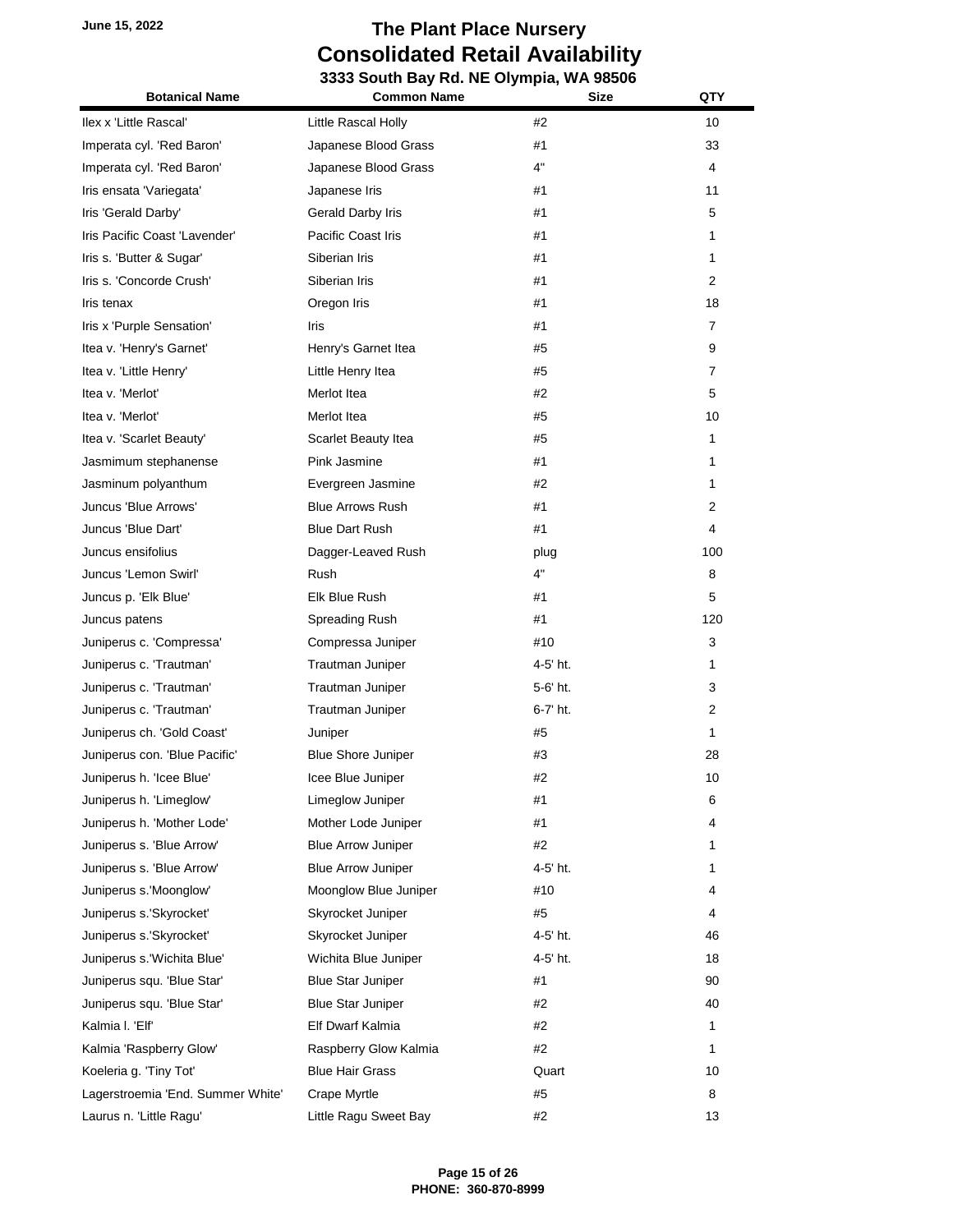| <b>Botanical Name</b>           | <b>Common Name</b>             | <b>Size</b>   | QTY            |
|---------------------------------|--------------------------------|---------------|----------------|
| Lavandula a. 'Blue Spear'       | <b>Blue Spear Lavender</b>     | #1            | 6              |
| Lavandula a. 'Hidcote'          | <b>Hidcote Lavender</b>        | #1            | 83             |
| Lavandula a. 'Munstead'         | Munstead English Lavander      | #1            | 31             |
| Lavandula a. 'Premier'          | Premier Lavender               | #1            | 8              |
| Lavandula a. Thumbelina Leigh'  | Thumbelina Leigh Dwarf Lav.    | Quart         | 2              |
| Lavandula s. 'Otto Quast'       | Spanish Lavender               | #1            | 1              |
| Lavandula st. 'Anouk'           | Anouk Spanish Lavender         | #1            | 3              |
| Lavandula st. 'New Madrid Rose' | Madrid Rose Spanish Lavender   | #1            | 5              |
| Lavandula x i. 'Grosso'         | Grosso Lavender                | #1            | 234            |
| Lavandula x 'Phenomenal'        | <b>Phenomenal Lavender</b>     | #1            | 19             |
| Leptinella 'Platts Black'       | <b>Black Brass Buttons</b>     | 4"            | 28             |
| Leucanthemum sup. 'Madonna'     | Shasta Daisy                   | #1            | 2              |
| Leucothoe axillaris             | Coast Leucothoe                | #1            | 40             |
| Leucothoe f. 'Rainbow'          | Rainbow Leucothoe              | #1            | 8              |
| Leucothoe f. 'Rainbow'          | Rainbow Leucothoe              | #2            | 26             |
| Leucothoe 'Scarletta'           | Leucothoe                      | #2            | 20             |
| Leucothoe 'Scarletta'           | Leucothoe                      | #3            | 45             |
| Lewisia c. 'Sunset Series'      | Lewisia                        | Quart         | 10             |
| Lewisia 'Little Plum'           | Lewisia                        | #1            | 3              |
| Liatris s. 'Kobold'             | Gayfeather                     | #1            | 40             |
| Libertia 'Taupo Sunset'         | Libertia                       | Quart         | 5              |
| Ligularia 'Britt Marie'         | Ligularia                      | #1            | 3              |
| Ligularia 'Pandora'             | Ligularia                      | #1            | 1              |
| Liriope m. 'Silvery Sunproof'   | Silvery Sunproof Lily Turf     | #1            | 6              |
| Liriope m. 'Silvery Sunproof'   | Silvery Sunproof Lily Turf     | 4"            | 9              |
| Liriope muscari 'Big Blue'      | Big Blue Lily Turf             | #1            | 22             |
| Liriope muscari 'Big Blue'      | Big Blue Lily Turf             | 4"            | 12             |
| Liriope spicata                 | Creeping Lily Turf             | 4"            | 12             |
| Lithodora d. 'Grace Ward'       | Lithodora                      | #1            | 12             |
| Lobelia 'Vulcan Red'            | Lobelia                        | #1            | 1              |
| Lonicera n. 'Lemon Beauty'      | <b>Boxleaf Honeysuckle</b>     | #1            | 32             |
| Lonicera n. 'Twiggy'            | Twiggy Honeysuckle             | #2            | 24             |
| Lonicera nitida                 | Box Honeysuckle                | #5            | 59             |
| Lonicera p. 'Candy Swirl'       | Honeysuckle                    | #1            | 3              |
| Lonicera p. 'Moss Green'        | Moss Green Boxleaf Honeysuckle | #2            | 3              |
| Lonicera pileata                | boxleaf honeysuckle            | #1            | 3              |
| Lupinus 'Blacksmith'            | Lupine                         | #1            | 1              |
| Lupinus 'Gallary Blue'          | Lupine                         | 4"            | 4              |
| Lysimachia n. 'Goldilocks'      | Yellow Creeping Jenny          | 4"            | 18             |
| Magnolia g. 'Little Gem'        | Little Gem Magnolia            | 4-5' ht. #20  | 1              |
| Magnolia g. 'Little Gem'        | Little Gem Magnolia            | 6-7' ht., #15 | 2              |
| Magnolia 'Galaxy'               | Galaxy Magnolia                | $1.5"$ C.     | 13             |
| Magnolia s. 'Black Tulip'       | <b>Black Tulip Magnolia</b>    | $1.25$ " C.   | 8              |
| Magnolia s. 'Rustica Rubra'     | Rustica Rubra Magnolia         | $1.5"$ C.     | 7              |
| Magnolia s. 'Rustica Rubra'     | Rustica Rubra Magnolia         | 1.75" C.      | $\overline{2}$ |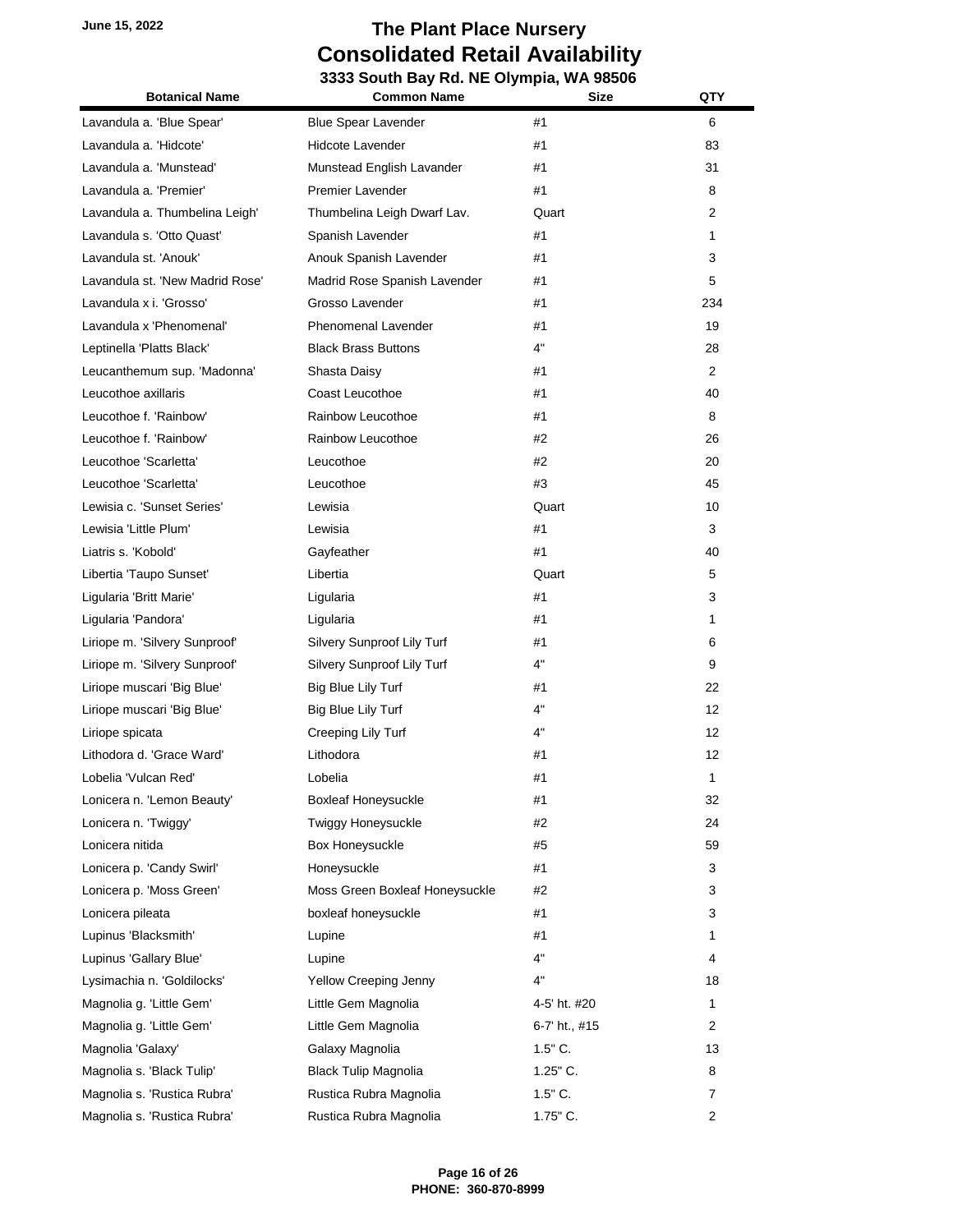| <b>Botanical Name</b>             | <b>Common Name</b>           | <b>Size</b>          | QTY            |
|-----------------------------------|------------------------------|----------------------|----------------|
| Magnolia st. 'Royal Star'         | Star Magnolia                | 3-4' ht. shrub form  | 5              |
| Magnolia 'Wada's Memory'          | Wada's Memory Magnolia       | $1.25$ " C.          | 10             |
| Magnolia x 'Betty'                | <b>Betty Magnolia</b>        | $1"$ C.              | 5              |
| Mahonia a. 'Compacta'             | <b>Compact Oregon Grape</b>  | #2                   | 39             |
| Mahonia aquifolium                | <b>Tall Oregon Grape</b>     | #2                   | 30             |
| Mahonia aquifolium                | Tall Oregon Grape            | #3                   | 101            |
| Mahonia aquifolium                | Tall Oregon Grape            | #5                   | $\overline{7}$ |
| Mahonia 'Charity'                 | <b>Charity Oregon Grape</b>  | #3                   | 34             |
| Mahonia e. 'Soft Caress'          | Soft Caress Oregon Grape     | #1                   | 10             |
| Mahonia e. 'Soft Caress'          | Soft Caress Oregon Grape     | #2                   | 30             |
| Mahonia repens                    | Creeping Oregon Grape        | #1                   | 358            |
| Mahonia repens                    | Creeping Oregon Grape        | #2                   | 3              |
| Malus 'Candymint Sargentii'       | Candymint Sargent Crabapple  | $1.25$ " C., #15     | 1              |
| Malus 'Cinderella'                | Cinderella Crabapple         | 1.25" C., #15        | 1              |
| Malus 'Golden Raindrops'          | Golden Raindrops Crabapple   | 1.25" C., #20        | 15             |
| Malus 'Ivory Spear'               | Ivory Spear Crabapple        | 1.5" C., #25         | 6              |
| Malus 'Raspberry Spear'           | Raspberry Spear Crabapple    | 1.5" C., #25         | 6              |
| Malus 'Royal Gem'                 | Royal Gem Crabapple          | 1" C., #15           | 1              |
| Malus 'Royal Raindrops'           | Royal Raindrops Crabapple    | 1.25" C., #25        | 17             |
| Malus 'Royal Raindrops'           | Royal Raindrops Crabapple    | 1.5" C., #25         | 10             |
| Malus s. 'Firebird'               | <b>Firebird Crabapple</b>    | $1.25$ " C., #15     | 2              |
| Malus 'Spring Snow'               | Spring Snow Crabapple        | 1.75" C. #15 Krueger | $\overline{7}$ |
| Malus 'Tschonoskii'               | Tschonoskii Crabapple        | 2.5" C. STN          | 4              |
| Matteuccia str. 'The King'        | Ostrich Fern                 | 4"                   | $\overline{7}$ |
| Mentha 'Corsican Mint'            | Corsican Mint                | 4"                   | 18             |
| Miscanthus s.'Adagio'             | Adagio Maiden Grass          | #1                   | $\overline{7}$ |
| Miscanthus s.'Gracillimus'        | <b>Maiden Grass</b>          | #5                   | 4              |
| Miscanthus s.'Little Kitten'      | Little Kitten Maiden Grass   | #1                   | 99             |
| Miscanthus s.'Little Zebra'       | Little Zebra Maiden Grass    | #1                   | $\overline{2}$ |
| Miscanthus s.'Morning Light'      | Silver Maiden Grass          | #1                   | 162            |
| Molinia c. 'Variegata'            | Variegated Moor Grass        | #1                   | 1              |
| Monarda 'Balmy Purple'            | Balmy Purple Bee Balm        | #1                   | 1              |
| Muehlenbeckia c. 'Nana'           | Dwarf Creeping Wire Vine     | 4"                   | 15             |
| Muhlenbergia 'Fast Forward'       | Muhly Grass                  | #1                   | 2              |
| Muhlenbergia rev. 'Autumn Embers' | Muhly Grass                  | #1                   | 1              |
| Muhlenbergia reverchonii          | Muhly Grass                  | #1                   | 18             |
| Mukdenia 'Crimson Fans'           | Mukdenia                     | #1                   | 6              |
| Myrica californica                | Pacific Wax Myrtle           | #5                   | 35             |
| Nandina d. 'Bonfire'              | Bonfire Nandina              | #2                   | 30             |
| Nandina d. 'Burgandy Wine'        | <b>Burgandy Wine Nandina</b> | #2                   | 71             |
| Nandina d. 'Burgandy Wine'        | <b>Burgandy Wine Nandina</b> | #5                   | 37             |
| Nandina d. 'Compacta'             | Compact Nandina              | #5                   | 4              |
| Nandina d. 'Fire Power'           | Fire Power Nandina           | #2                   | 49             |
| Nandina d. 'Gulf Stream'          | <b>Gulf Stream Nandina</b>   | #2                   | 58             |
| Nandina d. 'Gulf Stream'          | Gulf Stream Nandina          | #5                   | 64             |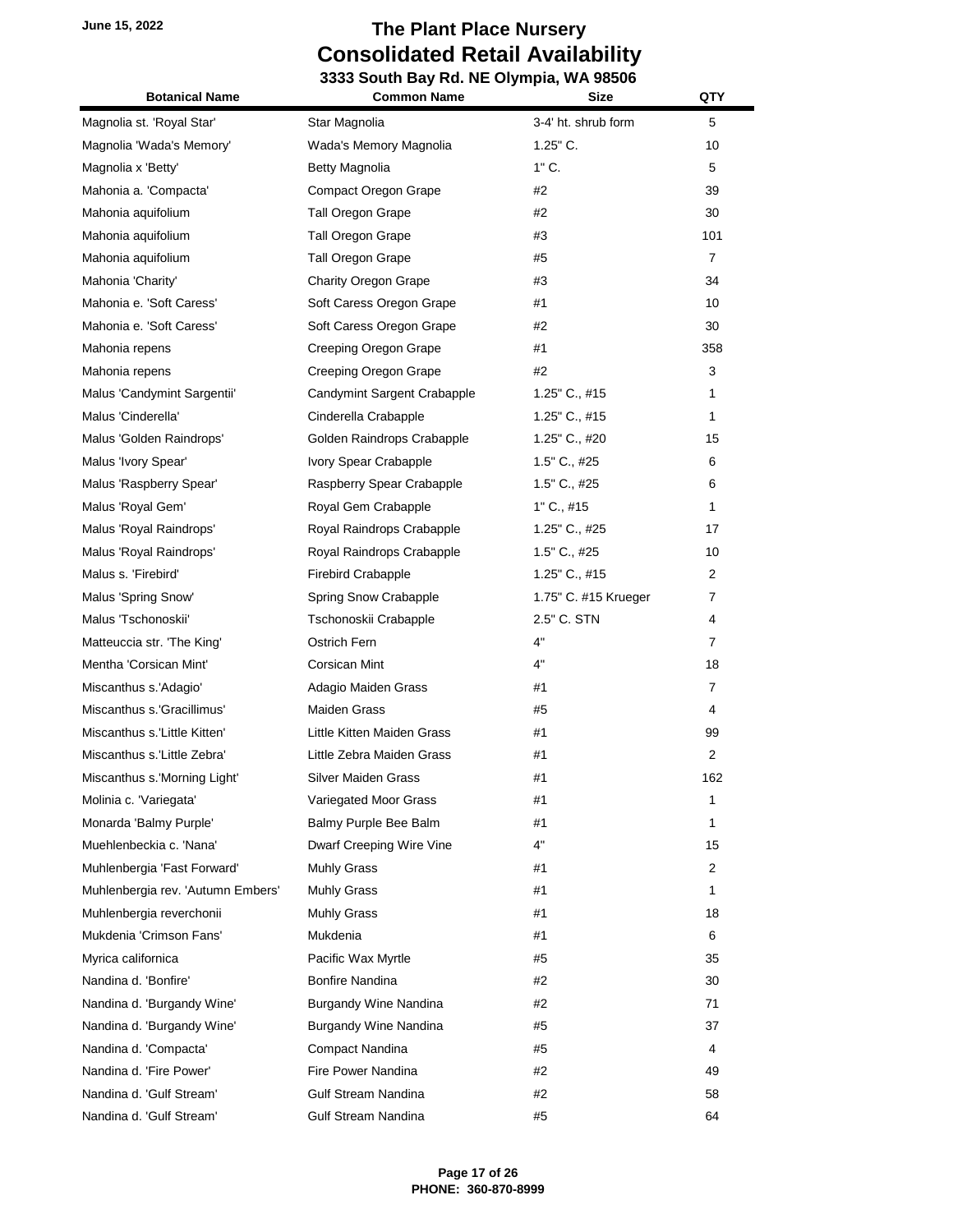| <b>Botanical Name</b>            | <b>Common Name</b>             | <b>Size</b>      | QTY               |
|----------------------------------|--------------------------------|------------------|-------------------|
| Nandina d. 'Harbour Dwarf'       | Harbour Dwarf Nandina          | #1               | 8                 |
| Nandina d. 'Lemon/Lime'          | Lemon/Lime Nandina             | #3               | 10                |
| Nandina d. 'Moon Bay'            | Moon Bay Nandina               | #2               | 3                 |
| Nandina d. 'Moyer's Red'         | Moyer's Red Nandina            | #5               | 37                |
| Nepeta 'Walkers Low'             | <b>Walkers Low Catmint</b>     | #1               | 26                |
| Nepeta 'Walkers Low'             | <b>Walkers Low Catmint</b>     | 4"               | 4                 |
| Nyssa syl. 'Tupelo Tower'        | Tupelo                         | #15              | 18                |
| Ophiopogon j. 'Nanus'            | Dwarf Mondo Grass              | 4"               | $12 \overline{ }$ |
| Ophiopogon nigrescens            | <b>Black Mondo Grass</b>       | #1               | 102               |
| Osmanthus burkwoodii             | <b>Burkwood Osmanthus</b>      | #5               | 42                |
| Osmanthus delavayi               | Delavay Osmanthus              | #2               | 20                |
| Osmanthus delavayi               | Delavay Osmanthus              | #5               | 21                |
| Osmanthus h. 'Goshiki'           | Goshiki Variegated Osmanthus   | #1               | 30                |
| Osmanthus h. 'Goshiki'           | Goshiki Variegated Osmanthus   | #3               | 5                 |
| Osmanthus h. 'Ogon'              | Ogon Japanese False Holly      | #2               | 9                 |
| Osmanthus h. 'Purpureus'         | Osmanthus                      | #5               | 5                 |
| Osmanthus h. 'Rotundifolius'     | Osmanthus                      | #2               | 27                |
| Osmanthus x f. 'San Jose'        | San Jose Tea Olive             | #5               | 5                 |
| Oxydendrum arboreum              | Sourwood                       | 5-6' ht., #10    | 6                 |
| Pachysandra ter. 'Green Sheen'   | Japanese Spurge                | 4"               | 25                |
| Pachysandra terminalis           | Japanese Spurge                | 4"               | 9                 |
| Paeonia 'Festiva Maxima'         | Festiva Maxima Peony           | #1               | 1                 |
| Paeonia 'Francis Ortegot'        | Francis Ortegot Peony          | #2               | 1                 |
| Paeonia 'Gardenia'               | Gardenia Peony                 | #2               | 3                 |
| Paeonia Itoh 'Bartzella'         | Tree Peony                     | #3               | 3                 |
| Paeonia Itoh 'Red Charm'         | Tree Peony                     | #3               | 6                 |
| Paeonia 'Karl Rosenfeld'         | Karl Rosenfeld Peony           | #2               | 1                 |
| Paeonia 'Minnie Shaylor'         | Minnie Shaylor Peony           | #2               | 6                 |
| Paeonia 'Sarah Bernhardt'        | Sarah Bernhardt Peony          | #2               | 1                 |
| Parrotia p. 'Persian Spire'      | Persian Spire Parrotia         | $1.25$ " C., #15 | 2                 |
| Parrotia p. 'Persian Spire'      | Persian Spire Parrotia         | 1.5" C., #15     | 3                 |
| Parthenocissus tri. 'Calico Cat' | Variegated Boston Ivy          | #1               | 12                |
| Parthenocissus tricuspidata      | Boston Ivy                     | #1               | 1                 |
| Passiflora 'Snow Queen'          | Passion Flower                 | #1               | 1                 |
| Pear 'Bartlett' Semi-dwf         | <b>Bartlett Pear</b>           | #15              | 3                 |
| Pear 'Bartlett' Semi-dwf         | <b>Bartlett Pear</b>           | bareroot bailey  | 12                |
| Pear 'Luscious' Semi-dwf         | Luscious Pear                  | bareroot bailey  | 9                 |
| Pear Multi Variety esp           | Pear                           | #10 Espalier     | 1                 |
| Pear 'Tawara Asian' Semi-dwf     | Tawara Asian Pear              | bareroot bailey  | 10                |
| Pennisetum a. 'Burgundy Bunny'   | <b>Dwarf Fountain Grass</b>    | #1               | 20                |
| Pennisetum a. 'Hameln'           | <b>Dwarf Fountain Grass</b>    | #1               | 89                |
| Pennisetum a. 'Little Bunny'     | <b>Dwarf Fountain Grass</b>    | #1               | 10                |
| Pennisetum a. 'Lumen Gold'       | <b>Fountain Grass</b>          | #1               | 20                |
| Pennisetum 'Ginger Love'         | <b>Red Fountain Grass</b>      | #1               | 6                 |
| Pennisetum o. 'Karley Rose'      | <b>Oriental Fountain Grass</b> | #1               | 28                |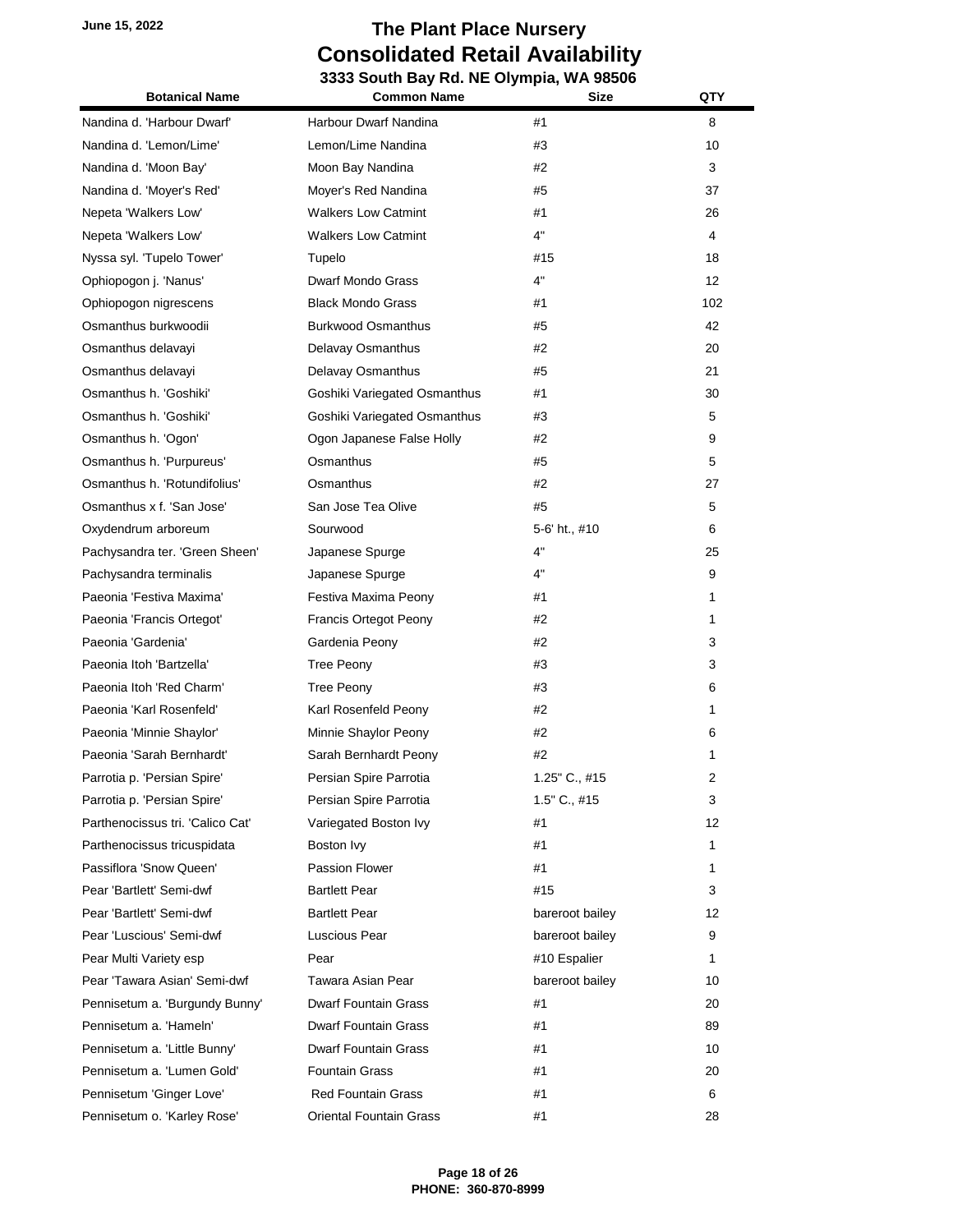| <b>Botanical Name</b>                 | <b>Common Name</b>         | <b>Size</b>   | QTY            |
|---------------------------------------|----------------------------|---------------|----------------|
| Pennisetum Red Buttons'               | <b>Fountain Grass</b>      | #1            | 11             |
| Penstemon 'Coral Baby'                | <b>Beard Tongue</b>        | #1            | 12             |
| Penstemon 'Dark Towers'               | <b>Beard Tongue</b>        | #1            | 6              |
| Penstemon 'Electric Blue'             | <b>Beard Tongue</b>        | #1            | $\overline{7}$ |
| Penstemon 'Peptalk Red'               | <b>Beard Tongue</b>        | #1            | 5              |
| Penstemon 'RC Novapenblu'             | Penstemon                  | #1            | 15             |
| Penstemon subserratus                 | Penstemon                  | #1            | 3              |
| Perovskia atriplicifolia              | Russian Sage               | #1            | 13             |
| Perovskia 'Little Spire'              | Russian Sage               | #1            | 3              |
| Philadelphus 'Snow White'             | Snow White Mock Orange     | #3            | 24             |
| Philadelphus 'Snowbelle'              | Snowbelle Mock Orange      | #5            | 5              |
| Philadelphus v. 'Miniature Snowflake' | Mini Snowflake Mock Orange | #5            | 2              |
| Phlox p. 'Sweet Summer Fantasy'       | Tall Phlox                 | #1            | 13             |
| Phlox p. 'Sweet Summer Fireball'      | Tall Phlox                 | #1            | 13             |
| Phlox pan. 'Blue Paradise'            | <b>Creeping Phlox</b>      | #1            | 8              |
| Phlox pan. 'David'                    | Garden Phlox               | #1            | 8              |
| Phormium 'Black Adder'                | New Zealand Flax           | #1            | 1              |
| Phormium 'Shiraz'                     | New Zealand Flax           | #5            | 5              |
| Phormium t 'Black Rage'               | Flax                       | #1            | 2              |
| Phygelius 'C.B. Orange'               | Cape Fuchsia               | #1            | 7              |
| Physocarpus op. 'Coppertina'          | Coppertina Ninebark        | #5            | 10             |
| Physocarpus op. 'Diabolo'             | Diabolo Ninebark           | #5            | 4              |
| Physocarpus op. 'Little Devil'        | Little Devil Ninebark      | #1            | 3              |
| Physocarpus op. 'Little Devil'        | Little Devil Ninebark      | #3            | 3              |
| Physocarpus op. 'Panther'             | <b>Panther Ninebark</b>    | #3            | 16             |
| Physocarpus op. 'Tiny Wine'           | Tiny Wine Ninebark         | #2            | 15             |
| Physostegia 'Miss Manners'            | <b>Obediant Plant</b>      | Quart         | $\overline{2}$ |
| Picea a. 'Cupressina'                 | Cupressina Spruce          | 5-6' ht., #20 | 10             |
| Picea a. 'Pusch'                      | Dwarf Norway Spruce        | #3            | 19             |
| Picea a. 'Vermont Gold'               | Bacheri Spruce             | #1            | 2              |
| Picea g. 'Pendula'                    | Weeping White Spruce       | #10           | 1              |
| Picea o. 'Gotelli Wpg'                | Wpg Serbian Spruce         | #10           | 1              |
| Picea p. 'Globosa'                    | Globe Blue Spruce          | #3            | 1              |
| Picea pun. 'Niemetz'                  | Niemetz Blue Spruce        | #3            | 4              |
| Pieris 'Forest Flame'                 | <b>Forest Flame Pieris</b> | #5            | 19             |
| Pieris j. 'Cavatine'                  | <b>Cavatine Pieris</b>     | #2            | 26             |
| Pieris j. 'Little Heath'              | Little Heath Pieris        | #1            | 2              |
| Pieris j. 'Little Heath'              | Little Heath Pieris        | #5            | 11             |
| Pieris j. 'Mt. Fire'                  | Mt. Fire Pieris            | #3            | 17             |
| Pieris j. 'Mt. Fire'                  | Mt. Fire Pieris            | #5            | 83             |
| Pieris j. 'Prelude'                   | <b>Prelude Pieris</b>      | #1            | 42             |
| Pieris j. 'Prelude'                   | <b>Prelude Pieris</b>      | #2            | 15             |
| Pieris j. 'Valley Vallentine'         | Valley Valentine Pieris    | #3            | 6              |
| Pieris 'Katsura'                      | Katsura Pieris             | #3            | 20             |
| Pinus b. 'Al Johnson'                 | Al Johnson Jack Pine       | #6            | 3              |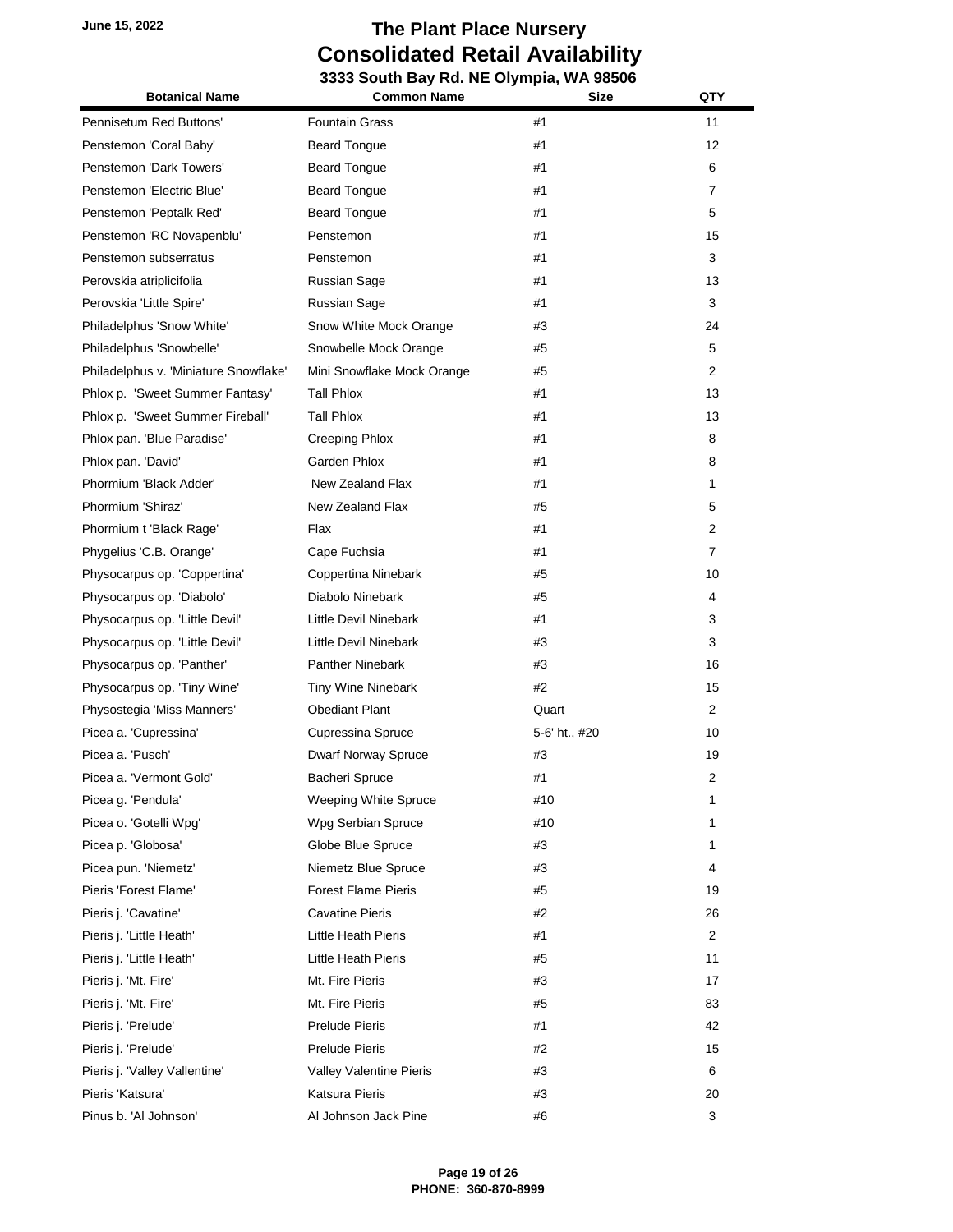| <b>Botanical Name</b>            | <b>Common Name</b>                    | <b>Size</b>     | QTY            |
|----------------------------------|---------------------------------------|-----------------|----------------|
| Pinus c. 'Taylor's Sunburst'     | Taylor's Sunburst Lodge Pine          | #3              | 5              |
| Pinus c. 'Taylor's Sunburst'     | Taylor's Sunburst Lodge Pine          | #6              | 6              |
| Pinus d. 'Globosa'               | Japanese Red Pine                     | #3              | 13             |
| Pinus densiflora 'Low Glow'      | Low Glow J. Red Pine                  | #3              | 7              |
| Pinus f. 'Vanderwolf's Pyramid'  | <b>Vanderwolf Pine</b>                | 5-6' ht.        | 8              |
| Pinus h. 'Emerald Arrow'         | <b>Emerald Arrow Bosnian Pine</b>     | 4-5' ht.        | 5              |
| Pinus held. 'Compact Gem'        | Bosnian Pine                          | 4-5' ht.        | 8              |
| Pinus held. 'Mint Truffle'       | <b>Bosnian Pine</b>                   | 4-5' ht.        | 14             |
| Pinus mugho pumilio              | Dwarf Mugo Pine                       | #3              | $\overline{2}$ |
| Pinus mugo 'Mops'                | Mops Truedwarf Mugo Pine              | #3              | 2              |
| Pinus mugo 'Slowmound'           | Slowmound Pine                        | #1              | 6              |
| Pinus mugo 'Valley Cushion'      | Valley Cushion Mugo Pine              | #3              | 28             |
| Pinus mugo 'Wintersonne'         | Wintersonne Mugo Pine                 | #3              | 1              |
| Pinus n. 'Arnold's Sentinel'     | <b>Arnold's Sentinel AustrianPine</b> | 4-5' ht.        | 1              |
| Pinus n. 'Green Tower'           | <b>Green Tower Austrian Pine</b>      | 5-6' ht.        | 2              |
| Pinus n. 'Oregon Green'          | Oregon Green Pine                     | #5              | 8              |
| Pinus par. 'Fukuzumi'            | Fukuzumi White Pine                   | #3              | 18             |
| Pinus par. 'Kobe'                | Jpanese White Pine                    | #3              | 10             |
| Pinus parv. 'Bergmani'           | Bergman J. White Pine                 | #3              | 2              |
| Pinus parv. 'Blauer Engel'       | Blauer Engel J. White Pine            | #3              | 9              |
| Pinus s. 'Trollguld'             | <b>Trollguld White Pine</b>           | #6              | 9              |
| Pinus str. 'Blue Shag'           | Dwarf White Pine                      | #3              | 4              |
| Pinus strobus 'Niagra Falls'     | Weeping White Pine                    | #3              | 10             |
| Pinus strobus 'Niagra Falls'     | Weeping White Pine                    | #6              | 1              |
| Pinus t. 'Thunderhead'           | <b>Thunderhead Black Pine</b>         | 30-36" ht.      | 2              |
| Pittosporum heterophyllum        | Chinese Pittosporum                   | #2              | 4              |
| Podocarpus a. 'Blue Gem'         | Mountain Plum Pine                    | #3              | 13             |
| Podocarpus n. 'Jalako Red'       | <b>Mountain Plum Pine</b>             | #1              | 13             |
| Polemonium x 'Brise d'Anjou'     | Jacob's Ladder                        | #1              | 17             |
| Polygala c. 'Rhodoptera'         | Polygala Rhodoptera                   | #1              | 43             |
| Polygonatum biflorum             | Solomen's Seal                        | #1              | 21             |
| Polystichum munitum              | Western Sword Fern                    | #1              | 99             |
| Polystichum polyblepharum        | Japanese Tassel Fern                  | 4"              | 16             |
| Polystichum setiferum            | Alaska Fern                           | #1              | 6              |
| Populus t. 'Erecta'              | Columnar Swedish Aspen                | 2.5" C. STN     | 2              |
| Potentilla f. 'Mango Tango'      | Goldfinger Potentilla                 | #2              | 1              |
| Potentilla f.'McKay's White'     | McKay's White Potentilla              | #1              | 2              |
| Pratia pedunculata               | <b>Blue Star Creeper</b>              | 4"              | 39             |
| Prune 'Stanley' Std.             | <b>Stanley Prune</b>                  | bareroot bailey | 9              |
| Prunus cer. 'Krauter's Vesuvius' | Krauter's Vesuvius Plum               | 1.75" C., #25   | 13             |
| Prunus cer. 'Krauter's Vesuvius' | Krauter's Vesuvius Plum               | 2" C., #25      | 7              |
| Prunus cer. 'Krauter's Vesuvius' | Krauter's Vesuvius Plum               | 2" C., #25 BHF  | 1              |
| Prunus cer. 'Thundercloud'       | Thundercloud Flowering Plum           | 2" C., #25 BHF  | 6              |
| Prunus I. 'Chestnut Hill'        | Chestnut Hill English Laurel          | #5              | 1              |
| Prunus I. 'Mt Vernon'            | Mt. Vernon Laurel                     | #2              | 66             |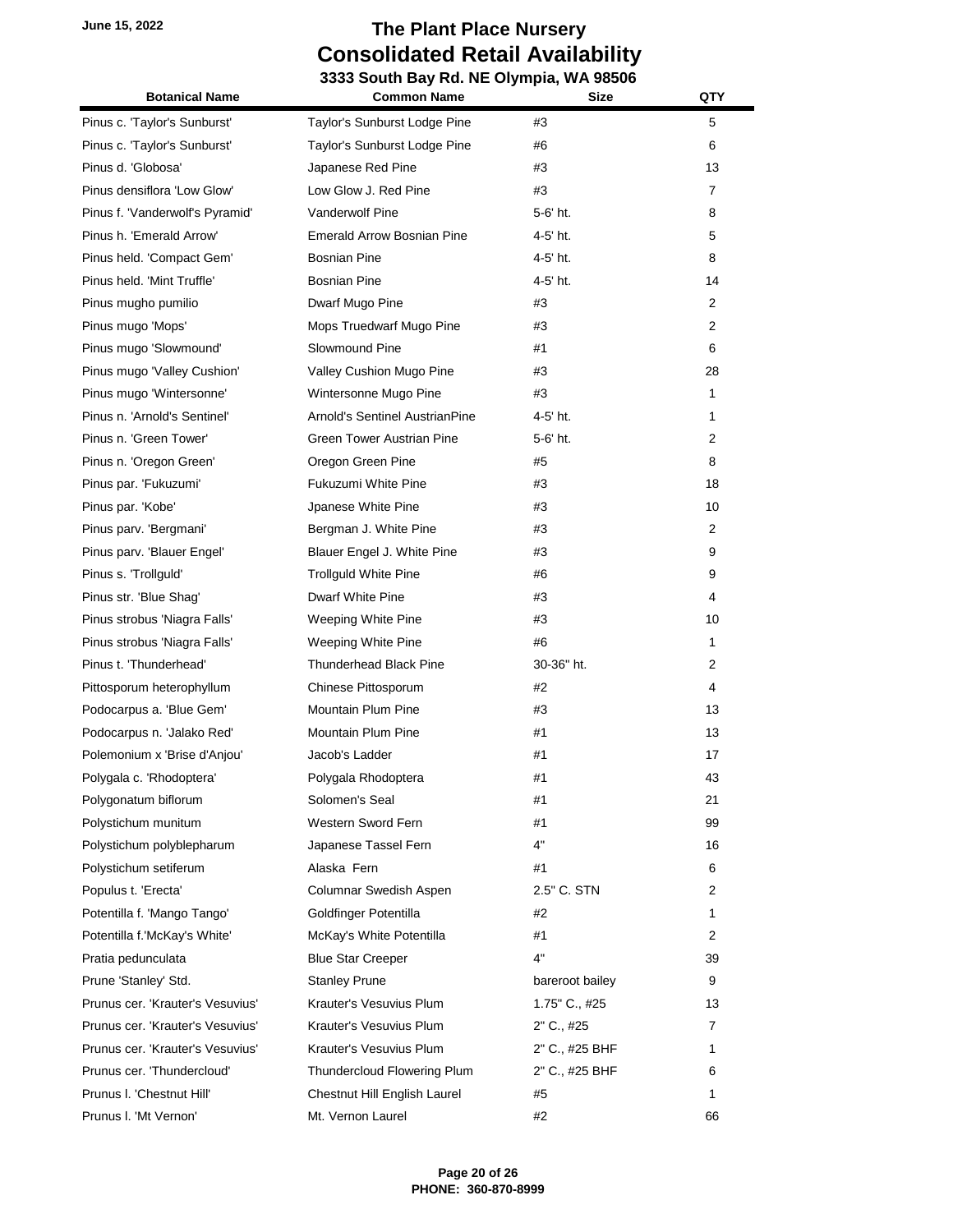| <b>Botanical Name</b>         | <b>Common Name</b>                | <b>Size</b>   | QTY            |
|-------------------------------|-----------------------------------|---------------|----------------|
| Prunus I. 'Otto Luyken'       | Otto Luyken Laurel                | #5            | 26             |
| Prunus I. 'Otto Luyken'       | Otto Luyken Laurel                | $18 - 21"$    | 33             |
| Prunus Iusitanica             | Portugal Laurel                   | #5            | 21             |
| Prunus ser. 'Kwanzan'         | Kwanzan Flowering Cherry          | 2.25" C. STN  | 4              |
| Prunus 'Snow Goose'           | Snow Goose Flowering Cherry       | 1.75" C. STN  | 8              |
| Prunus 'Snow Goose'           | Snow Goose Flowering Cherry       | 2.25" C. STN  | 5              |
| Prunus 'Snow Goose'           | Snow Goose Flowering Cherry       | 2.5" C. STN   | 3              |
| Prunus v. 'Canada Red Select' | Canada Red Cherry                 | 2" C. STN     | 1              |
| Prunus v. 'Canada Red Select' | Canada Red Select Cherry          | 2.25" C. STN  | 2              |
| Prunus yed. 'Akebono'         | Akebono Flowering Cherry          | 1.75" C., #25 | 3              |
| Prunus yed. 'Yoshino'         | Yoshino Flowering Cherry          | 1.5" C., #25  | 5              |
| Pyracantha x 'Red Elf'        | Red Elf Pyracantha                | #5            | $\overline{2}$ |
| Pyrus c. 'Chanticleer'        | <b>Chanticleer Flowering Pear</b> | 1.5" C. STN   | 3              |
| Pyrus c. 'Chanticleer'        | Chanticleer Flowering Pear        | 1.75" C. STN  | 17             |
| Pyrus c. 'Chanticleer'        | <b>Chanticleer Flowering Pear</b> | 2" C. STN     | 34             |
| Pyrus c. 'Cleveland Select'   | <b>Cleveland Flowering Pear</b>   | 1.5" C., STN  | 14             |
| Pyrus c. 'Cleveland Select'   | <b>Cleveland Flowering Pear</b>   | 1.75" C., STN | 18             |
| Pyrus c. 'Jack'               | Jack Flowering Pear               | 1.75" C., #25 | 4              |
| Pyrus c. 'Redspire'           | Redspire Flowering Pear           | 1.5" C. STN   | 13             |
| Pyrus c. 'Redspire'           | Redspire Flowering Pear           | 1.75" C. STN  | 6              |
| Pyrus c. 'Redspire'           | Redspire Flowering Pear           | 2" C. STN     | $\overline{2}$ |
| Pyrus f. 'Korean Sun'         | Korean Sun Flowering Pear         | 2" C., #20    | 4              |
| Pyrus 'Javelin'               | Javelin Flowering Pear            | 1.75" C. STN  | 21             |
| Pyrus 'Javelin'               | Javelin Flowering Pear            | 2" C. STN     | 5              |
| Quercus 'Kindred Spirit'      | Kindred Spirit Oak                | 1.5" C. STN   | 17             |
| Quercus r. 'Crimson Spire'    | Crimson Spire Oak                 | 2" C. STN     | $\mathbf{1}$   |
| Quercus r. 'Crimson Spire'    | Crimson Spire Oak                 | 2.25" C. STN  | 1              |
| Rh. 'Anah Kruschke'           | Anah Kruschke Rhododendron        | #3            | 48             |
| Rh. 'Anah Kruschke'           | Anah Kruschke Rhododendron        | #5            | $\overline{7}$ |
| Rh. 'Baden Baden'             | Baden Baden Rhododendron          | #5            | 1              |
| Rh. 'Bessee Howells'          | Besse Howells Rhododendron        | #5            | 11             |
| Rh. 'Bruce Briggs'            | Bruce Briggs Rhododendron         | #5            | 7              |
| Rh. 'Butterfly'               | <b>Butterfly Rhododendron</b>     | #5            | 13             |
| Rh. 'Cherry Cheesecake'       | Cherry Cheesecake Rhododendron    | #2            | 3              |
| Rh. 'Chionoides'              | Chionoides Rhododendron           | #5            | 1              |
| Rh. 'Christmas Cheer'         | Christmas Cheer Rhododendron      | #5            | 3              |
| Rh. 'Crete'                   | Crete Rhododendron                | #2            | 14             |
| Rh. 'Dexter Red'              | Dexter Red Rhododendron           | #5            | 1              |
| Rh. 'Dora Amateis'            | Dora Amateis Rhododendron         | #5            | 5              |
| Rh. 'Dreamland'               | Dreamland Rhododendron            | #2            | 5              |
| Rh. 'Dreamland'               | Dreamland Rhododendron            | #2            | 12             |
| Rh. 'Fantastica'              | Fantastica Rhododendron           | #2            | 1              |
| Rh. 'Golden Gate'             | Golden Gate Rhododendron          | #5            | 1              |
| Rh. 'Goldflimmer'             | Goldflimmer Rhododendron          | #2            | 35             |
| Rh. 'Holden'                  | Holden Rhododendron               | #3            | 9              |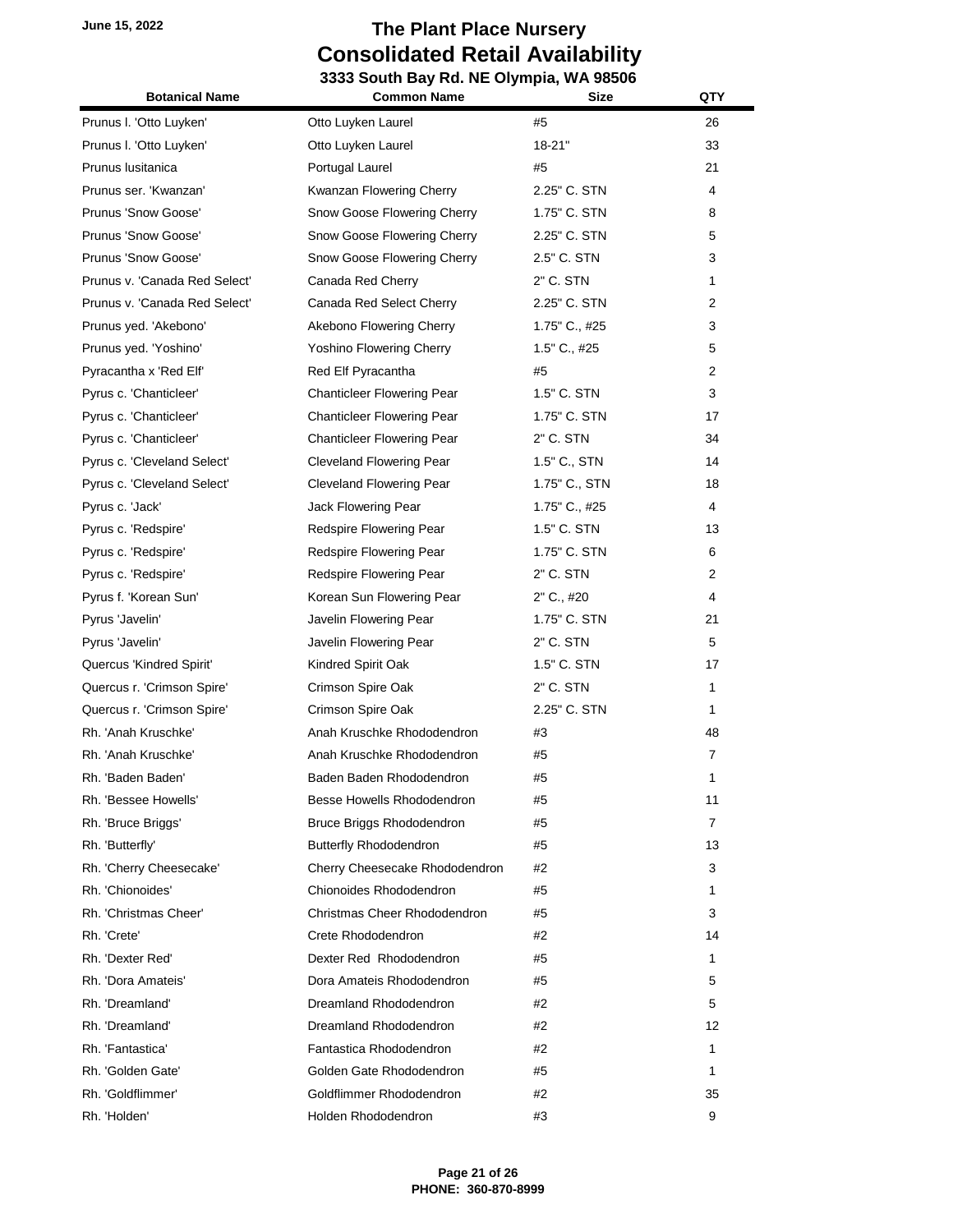| <b>Botanical Name</b>              | <b>Common Name</b>              | Size       | QTY            |
|------------------------------------|---------------------------------|------------|----------------|
| Rh. 'Honey Butter'                 | Honey Butter Rhododendron       | #3         | 13             |
| Rh. 'Jean Marie de Montague'       | Jean Marie Rhododendron         | #3         | 13             |
| Rh. 'Jean Marie de Montague'       | Jean Marie de Montague          | #5         | 27             |
| Rh. 'Kaitlyn's Delight'            | Kaitlyn's Delight Rhododendron  | #3         | $\overline{2}$ |
| Rh. 'Ken Janeck'                   | Ken Janeck Rhododendron         | #2         | 5              |
| Rh. 'Melrose Flash'                | Melrose Flash Rhododendron      | #5         | 13             |
| Rh. 'Nancy Evans'                  | Nancy Evans Rhododendron        | #3         | 40             |
| Rh. 'Oceanlake'                    | Oceanlake Rhododendron          | #3         | 5              |
| Rh. 'Old Copper'                   | Old Copper Rhododendron         | #5         | 7              |
| Rh. 'Ostbo Elizabeth'              | Ostbo Elizabeth Rhododendron    | #5         | 4              |
| Rh. 'Percy Wiseman'                | Percy Wiseman Rhododendron      | #3         | 2              |
| Rh. 'PJM'                          | PJM Rhododendron                | #5         | 3              |
| Rh. 'PJM Elite'                    | PJM Elite Rhododendron          | #1         | 2              |
| Rh. 'PJM Landmark'                 | Landmark PJM Rhododendron       | #5         | 7              |
| Rh. 'Purple Passion'               | Purple Passion Rhododendron     | $21 - 24"$ | 5              |
| Rh. 'Queen Alice'                  | Queen Alice Rhododendron        | #2         | 33             |
| Rh. 'Ramapo'                       | Ramapo Rhododendron             | #2         | 80             |
| Rh. 'Ramapo'                       | Ramapo Rhododendron             | #5         | 1              |
| Rh. 'Ria Hardijzer'                | Ria Hardijzer Rhododendron      | #5         | 1              |
| Rh. 'Spring Dawn'                  | Spring Dawn Rhododendron        | #5         | $\overline{2}$ |
| Rh. 'Teddy Bear'                   | Teddy Bear Rhododendron         | #2         | 50             |
| Rh. 'Unique'                       | Unique Rhododendron             | #3         | 87             |
| Rh. 'Vivacious'                    | Vivacious Rhododendron          | #5         | 14             |
| Rh. 'Wine and Roses'               | Wine and Roses Rhododendron     | #3         | 38             |
| Rh. 'Yaku Princess'                | Yaku Princess Rhododendron      | #3         | 4              |
| Rhaphiolepis u. 'Blueberry Muffin' | Indian Hawthorn                 | #5         | 3              |
| Ribes s. 'King Edward VII'         | King Edward Flowering Current   | #2         | 13             |
| Ribes s. 'King Edward VII'         | <b>Red Flowering Currant</b>    | #3         | 46             |
| Rosa Flower Carpet - Coral         | <b>Coral Flower Carpet Rose</b> | #2         | 10             |
| Rosa 'Knockout Red'                | Knockout Shrub Rose             | #2         | 1              |
| Rosa nutkana                       | Nootka Rose                     | #1         | 26             |
| Rosa nutkana                       | Nootka Rose                     | #2         | 11             |
| Rosa Red Drift                     | Red Drift Carpet Rose           | #2         | 1              |
| Rosa White Drift                   | White Drift Carpet Rose         | #2         | 3              |
| Rosa 'White Meidiland'             | White Miediland Shrub Rose      | #3         | 1              |
| Rosmarinus 'Ken Taylor'            | Rosemary                        | #1         | 5              |
| Rosmarinus o. 'Irene'              | <b>Creeping Rosemary</b>        | #1         | 41             |
| Rosmarinus o. 'Madeline Hill'      | Madeline Hill Rosemary          | #1         | 3              |
| Rosmarinus o. 'Tuscan Blue'        | Rosemary                        | #1         | 33             |
| Rosmarinus o. 'Tuscan Blue'        | Rosemary                        | #5         | 1              |
| Rosmarinus officinalis 'Arp'       | Rosemary                        | #1         | 7              |
| Rudbeckia f. 'Goldsturm'           | <b>Black Eyed Susan</b>         | #1         | 104            |
| Rudbeckia 'Little Goldstar'        | Dwf Black Eyed Susan            | #1         | 59             |
| Sagina s. 'Irish Moss'             | <b>Irish Moss</b>               | 4"         | 45             |
| Sagina s. 'Scotch Moss'            | Scotch Moss                     | 4"         | 36             |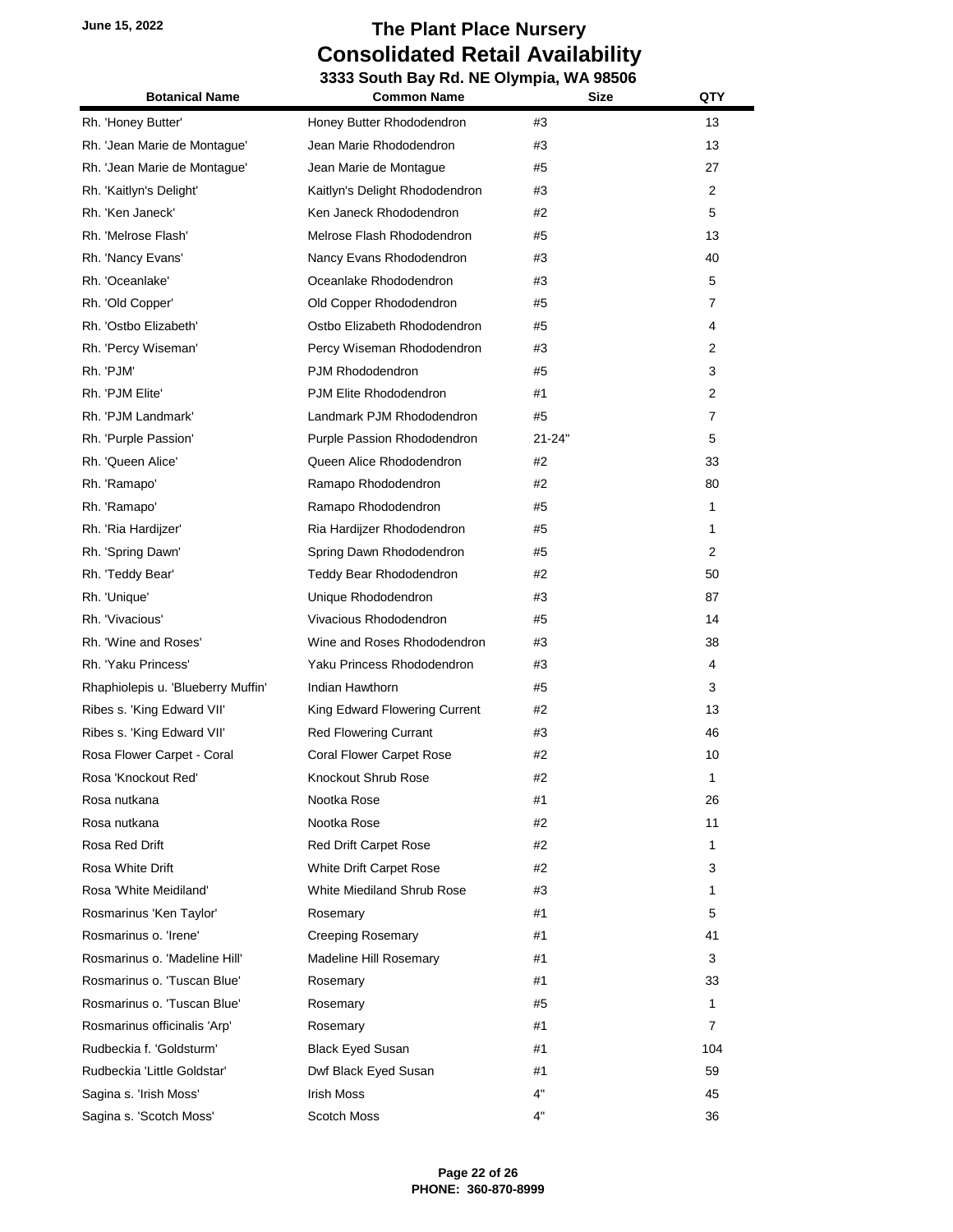| <b>Botanical Name</b>            | <b>Common Name</b>           | Size          | QTY            |
|----------------------------------|------------------------------|---------------|----------------|
| Salix hookeriana                 | <b>Hookers Willow</b>        | #5            | $\overline{2}$ |
| Salix integra 'Hakuro Nishiki'   | Dappled Willow               | #5            | 27             |
| Salix integra 'Hakuro Nishiki'   | Dappled Willow Tree          | 1.25" C., #15 | 3              |
| Salix sitchensis                 | Sitka Willow                 | #1            | 10             |
| Salvia 'April Night'             | April Night Salvia           | #1            | 3              |
| Salvia g. 'Black and Bloom'      | <b>Blu Anise Sage</b>        | #1            | 19             |
| Salvia m. 'Hot Lips'             | Sage                         | #1            | 19             |
| Salvia 'Marcus'                  | <b>Meadow Sedge</b>          | #1            | 12             |
| Salvia 'May Night'               | May Night Salvia             | #1            | 17             |
| Salvia n. 'Caradonna'            | Caradonna Salvia             | #1            | 30             |
| Salvia 'Pineapple Frieda Dixon'  | Pineapple Sage               | Quart         | 4              |
| Sambucus n. 'Black Lace'         | <b>Black Lace Elderberry</b> | #5            | 45             |
| Sambucus n. 'Laced Up'           | Laced Up Elderberry          | #2            | 6              |
| Sambucus n. 'Laced Up'           | Laced Up Elderberry          | #3            | 22             |
| Sambucus n. 'Laced Up'           | Laced Up Elderberry          | #5            | 18             |
| Sambucus racemosa                | <b>Red Elderberry</b>        | #5            | 4              |
| Sarcococca h. 'Fragrant Valley'  | Fragrant Valley Sweet Box    | #1            | 57             |
| Sarcococca h. humilis            | Himalayan Sweet Box          | #2            | 28             |
| Sarcococca ruscifolia            | Sweet Box                    | #2            | 10             |
| Sarcococca ruscifolia            | Sweet Box                    | #3            | 29             |
| Schizophragma hyd. 'Lacy Hearts' | Var. Japanese Hydrangea Vine | #2            | 5              |
| Schizostylis c. 'Coral'          | Coral Kaffir Lily            | #1            | 8              |
| Scilla siberica 'Spring Beauty'  | Spring Beauty Scilla         | 4"            | 6              |
| Scirpus microcarpus              | Small Fruited Bulrush        | plug          | 200            |
| Sedum album 'Orange Ice'         | Sedum                        | 4"            | 4              |
| Sedum 'Angelina'                 | Stonecrop                    | 4"            | 34             |
| Sedum 'Autumn Joy'               | Autumn Joy Sedum             | #1            | 3              |
| Sedum 'Black Pearl'              | Stonecrop                    | 4"            | 1              |
| Sedum 'Cape Blanco'              | Cape Blanco Sedum            | 4"            | 13             |
| Sedum 'Coral Carpet'             | Stonecrop                    | 4"            | 9              |
| Sedum hispanicum                 | Stonecrop                    | 4"            | 13             |
| Sedum 'Murale'                   | Coral Carpet Sedum           | 4"            | 13             |
| Sedum oreganum                   | Stonecrop                    | 4"            | 1              |
| Sedum 'Purple Frost'             | Purple Frost Creeping Sedum  | 4"            | 25             |
| Sedum 'Spanish Blue'             | Stonecrop                    | 4"            | 6              |
| Sedum SS 'Blue Elf'              | Sedum                        | 4"            | 25             |
| Sedum SS 'Cherry Tart'           | Sedum                        | 4"            | 13             |
| Sedum 'Xenox'                    | Sedum                        | #1            | 4              |
| Sesleria autumnalis              | Autumn Moor Grass            | #1            | 3              |
| Sesleria caerulea                | Moor Grass                   | #1            | $\overline{7}$ |
| Skimmia j. Male                  | Skimmia                      | #2            | 25             |
| Skimmia reevesiana               | Dwarf Skimmia                | #1            | 9              |
| Skimmia reevesiana               | Dwf Skimmia                  | #2            | 54             |
| Solidago 'Baby Gold'             | Goldenrod                    | #1            | 3              |
| Solidago 'Crown of Rays'         | Crown of Rays Goldenrod      | #1            | 1              |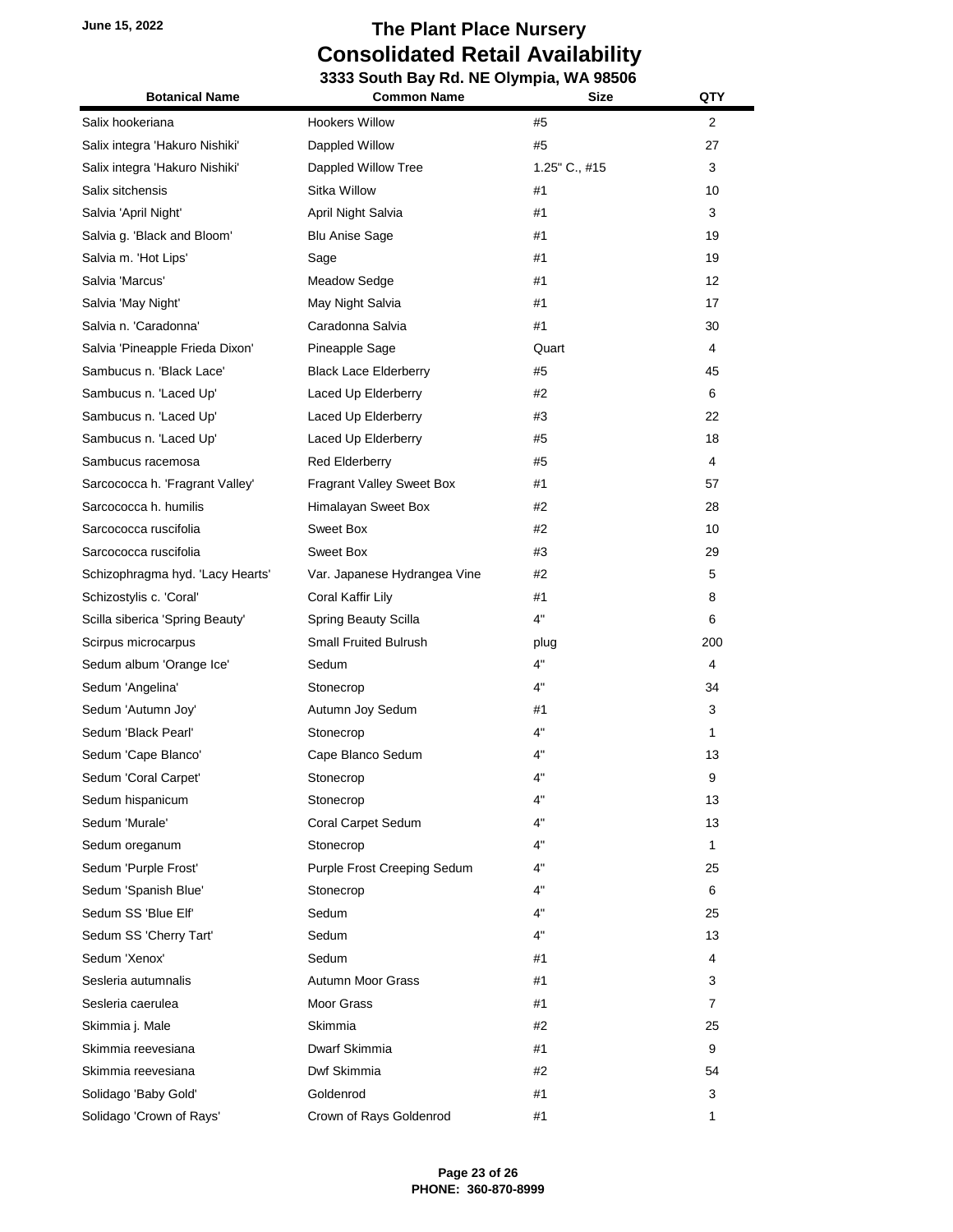| <b>Botanical Name</b>                                         | <b>Common Name</b>              | <b>Size</b>       | QTY            |
|---------------------------------------------------------------|---------------------------------|-------------------|----------------|
| Solidago r. 'Fireworks'                                       | <b>Fireworks Goldenrod</b>      | #1                | 2              |
| Sophora japonica                                              | Japanese Pagoda Tree            | 2" C.             | 2              |
| Spirea b. 'Gold Flame'                                        | Gold Flame Spirea               | #2                | 8              |
| Spirea b. 'Limemound'                                         | Limemound Spirea                | #2                | 7              |
| Spirea bet. 'Glow Girl'                                       | <b>Birchleaf Spirea</b>         | #5                | 1              |
| Spirea 'Dbl Play Candy Corn'                                  | Double Play Candy Corn Spirea   | #5                | 5              |
| Spirea j. 'Little Princess'                                   | Little Princess Spirea          | #1                | 1              |
| Spirea j. 'Magic Carpet'                                      | Magic Carpet Spirea             | #1                | 110            |
| Spirea j. 'Magic Carpet'                                      | Magic Carpet Spirea             | #2                | $\overline{2}$ |
| Spirea j. 'Walberton's Plumtastic'                            | <b>Firelight Spirea</b>         | #2                | 17             |
| Spirea th. 'Mellow Yellow'                                    | <b>Mellow Yellow Spirea</b>     | #5                | 18             |
| Stewartia monodelpha                                          | <b>Tall Stewartia</b>           | 1.25" C. 5-6' ht. | 1              |
| Stewartia pseudocamellia                                      | Japanese Stewartia              | 1.25" C. 6-7' ht. | 9              |
| Stipa tenuissima aka Nassella tenuissim Mexican Feather Grass |                                 | #1                | 270            |
| Styrax j. 'Evening Light'                                     | Evening Light Snowbell          | $1"$ C.           | 9              |
| Styrax j. 'Evening Light'                                     | Evening Light Snowbell          | $1.25$ " C.       | 1              |
| Styrax japonicus                                              | Japanese Snowbell               | $1.5"$ C.         | 15             |
| Styrax japonicus                                              | Japanese Snowbell               | 2.25" C. STN      | 1              |
| Symphoricarpos albus                                          | <b>Common Snowberry</b>         | #2                | 35             |
| Symphoricarpos 'Scarlet Pearl'                                | <b>Scarlet Pearl Snowberry</b>  | #2                | 1              |
| Syringa m. 'Palibin'                                          | Dwarf Korean Lilac              | #2                | 33             |
| Syringa p. 'Miss Kim'                                         | Miss Kim Korean Lilac           | #2                | 37             |
| Syringa p. 'Miss Kim'                                         | Miss Kim Korean Lilac           | #3                | 1              |
| Syringa p. 'Miss Kim'                                         | Miss Kim Korean Lilac           | #5                | 13             |
| Syringa p. 'Miss Kim'                                         | Miss Kim Tree Lilac             | $1"$ C., #15      | 4              |
| Syringa ret. 'Ivory Pillar'                                   | Japanese Tree Lilac             | 1.25" C., #25     | 15             |
| Taxodium d. 'Peve Minaret'                                    | Peve Minaret Bald Cypress       | #6                | 1              |
| Taxodium d.'Lindsey's Skyward'                                | Lindsey's Skyward Bald Cypress  | 5' ht., #15       | 7              |
| Taxus b. 'David'                                              | Golden Irish Yew                | #2                | 10             |
| Taxus c. 'Dwf Bright Gold'                                    | Golden Dwarf Japanese Yew       | #2                | 13             |
| Taxus c. 'Nana Aurescens'                                     | dwarf golden Japanese Yew       | #1                | 16             |
| Taxus x 'Maureen'                                             | Maureen Yew                     | #10               | 15             |
| Taxus x media 'Hicksii'                                       | <b>Hicks Yew</b>                | #5                | 1              |
| Taxus x media 'Hicksii'                                       | <b>Hicks Yew</b>                | #7                | 6              |
| Thmus 'Narrow Leaf French'                                    | Garden Thyme                    | 4"                | 5              |
| Thuja occ. 'Fire Chief'                                       | Fire Chief Globe Arborvitae     | #5                | 8              |
| Thuja occ. 'Jantar'                                           | Jantar Arborvitae               | #3                | 16             |
| Thuja occ. 'Smaragd'                                          | <b>Emerald Green Arborvitae</b> | 4-5' ht. #10      | 47             |
| Thuja occ.'Mr. Bowling Ball'                                  | Mr. Bowling Ball Arborvitae     | #3                | 9              |
| Thuja occ.'Mr. Bowling Ball'                                  | Mr. Bowling Ball Arborvitae     | #5                | 10             |
| Thuja occ.'Mr. Bowling Ball'                                  | Mr. Bowling Ball Arborvitae     | #5                | 49             |
| Thuja p. 'Excelsa'                                            | Western Red Cedar               | 5-6' ht.          | 1              |
| Thuja p. 'Excelsa'                                            | Excelsa Western Red Cedar       | 6-7' ht.          | 7              |
| Thuja p. 'Grune Kugel'                                        | Grune Kugel Cedar               | #3                | 43             |
| Thuja p. 'Virescence'                                         | Dk Green Western Red Cedar      | 5-6' ht.          | 2              |
|                                                               |                                 |                   |                |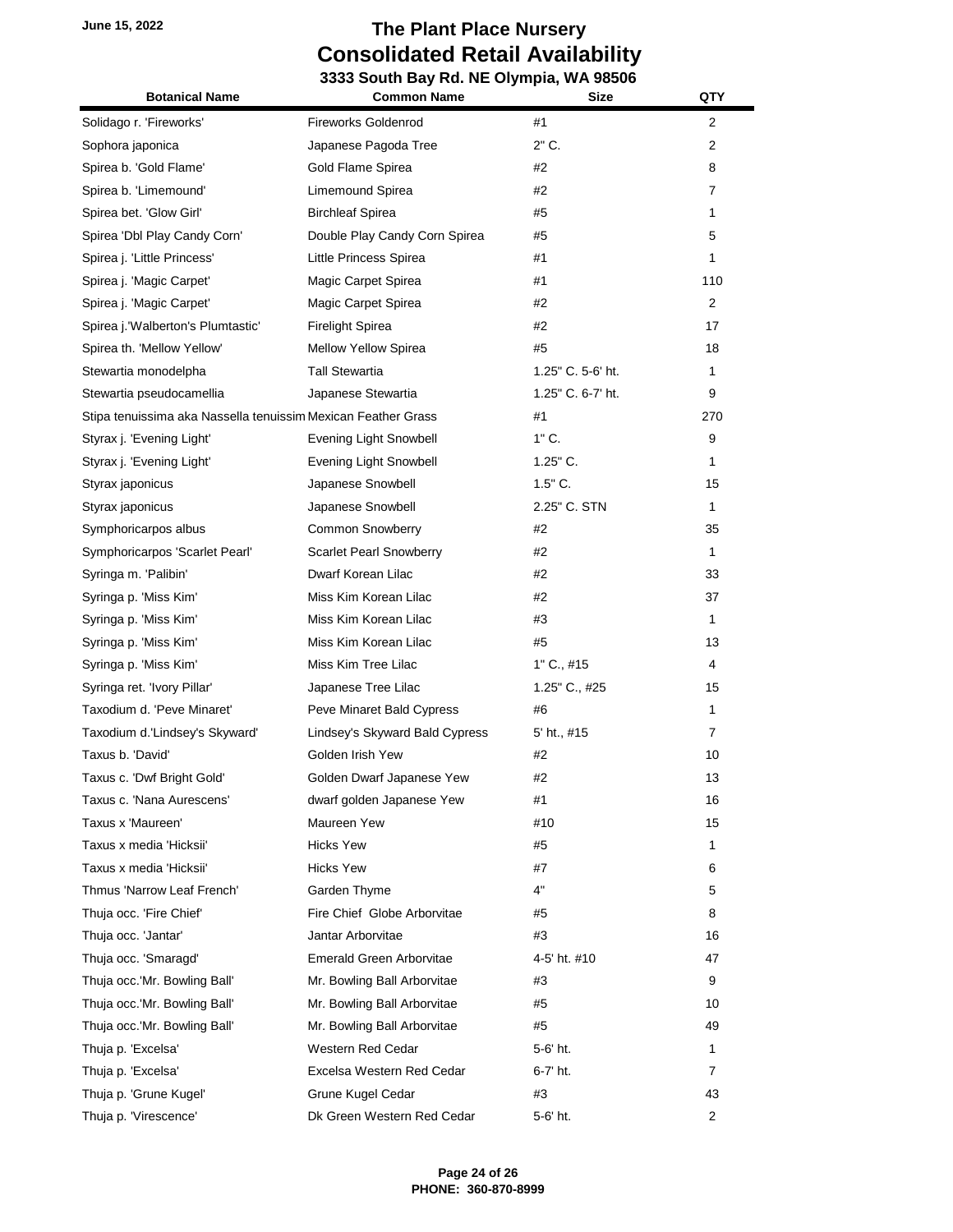| <b>Botanical Name</b>                 | <b>Common Name</b>             | <b>Size</b>   | QTY            |
|---------------------------------------|--------------------------------|---------------|----------------|
| Thuja p. 'Whipcord'                   | Whipcord Western Red Cedar     | #3            | 6              |
| Thuja plicata 'Green Giant'           | Western Red Cedar              | 4-5' ht.      | 10             |
| Thuja x 'Steeplechase'                | Steeplechase Cedar             | 4-5' ht.      | 1              |
| Thymus citriodorus 'Lemon Variegated' | Lemon Thyme                    | 4"            | 4              |
| Thymus pseudolanuginosus              | Woolly Thyme                   | 4"            | 105            |
| Thymus s. 'Elfin'                     | Elfin Thyme                    | 4"            | 47             |
| Thymus s.'Coccineum' (Red)            | Creeping Red Thyme             | 4"            | 18             |
| Trachelospermum jasminoides           | Star Jasmine                   | #2            | 1              |
| Trachycarpus fortunei                 | Windmill Palm                  | #5            | 4              |
| Tricyrtis f. 'Dark Beauty'            | Toadlily                       | Quart         | 12             |
| Tsuga c. 'Cole's Prostrate'           | Cole's Prostrate Hemlock       | #3            | 2              |
| Tsuga c. 'Cole's Prostrate'           | Cole's Prostrate Hemlock       | #6            | 1              |
| Tsuga c. 'Gentsch White'              | Gentsch White Hemlock          | #6            | 34             |
| Uncinia 'Belinda's Find'              | Red Hook Sedge                 | 4"            | 61             |
| Vaccinium ovatum                      | Evergreen Huckleberry          | #2            | 35             |
| Vaccinium ovatum                      | Evergreen Huckelberry          | #3            | 75             |
| Vaccinium ovatum                      | Evergreen Huckelberry          | #5            | 5              |
| Verbena 'Endurascape Blue'            | Verbena                        | #1            | 1              |
| Veronica 'Charlotte'                  | Charlotte Veronica             | #1            | 2              |
| Veronica 'Darwin's Blue'              | Darwin's Blue Veronica         | #1            | 2              |
| Veronica 'Georgia Blue'               | Veronica                       | 4"            | 25             |
| Veronica 'Purpleicious'               | Speedwell                      | #1            | $\overline{2}$ |
| Veronica s. 'Royal Candles'           | Veronica                       | #1            | 30             |
| Viburnum carlesii                     | Korean Spice Viburnum          | #1            | 24             |
| Viburnum carlesii                     | Korean Spice Viburnum          | #2            | 14             |
| Viburnum davidii                      | David Viburnum                 | #2            | 20             |
| Viburnum davidii                      | David Viburnum                 | #3            | 18             |
| Viburnum davidii                      | David Viburnum                 | #5            | 64             |
| Viburnum p. t. 'Maresii'              | Maresii Doublefile Viburnum    | #5            | 33             |
| Viburnum 'Pearlific'                  | Burkwood Viburnum              | #5            | 2              |
| Vinca minor 'Bowles'                  | <b>Bowles Periwinkle</b>       | #1            | 31             |
| Vinca minor 'Bowles'                  | <b>Bowles Periwinkle</b>       | 4"            | 31             |
| Viola 'Halo Violet'                   | Viola                          | 4"            | 4              |
| Weigela f. 'Lemon Ice'                | Lemon Ice Weigela              | #2            | 5              |
| Weigela f. 'My Monet Purple Effect'   | My Monet Purple Effect Weigela | #5            | 2              |
| Weigela f. 'Wine & Roses'             | Wine & Roses Weigela           | #5            | 15             |
| Weigela 'Midnight Wine Shine'         | Midnight Wine Shine Weigela    | #3            | 6              |
| Weigela 'Spilled Wine'                | Spilled Wine Weigela           | #2            | 6              |
| Weigela 'Spilled Wine'                | Spilled Wine Weigela           | #3            | 6              |
| Wisteria 'Blue Moon'                  | <b>Blue Moon Wisteria</b>      | #5            | 1              |
| Yucca f. 'Bright Edge'                | <b>Bright Edge Yucca</b>       | #5            | 1              |
| Yucca f. 'Color Guard'                | <b>Color Guard Yucca</b>       | #2            | 32             |
| Zelkova s. 'City Sprite'              | City Sprite Zelkova            | 1.75" C., #10 | 2              |
| Zelkova s. 'Village Green'            | Village Green Zelkova          | 1.75" C. STN  | 26             |
| Zelkova s. 'Village Green'            | Village Green Zelkova          | 2" C. STN     | 1              |